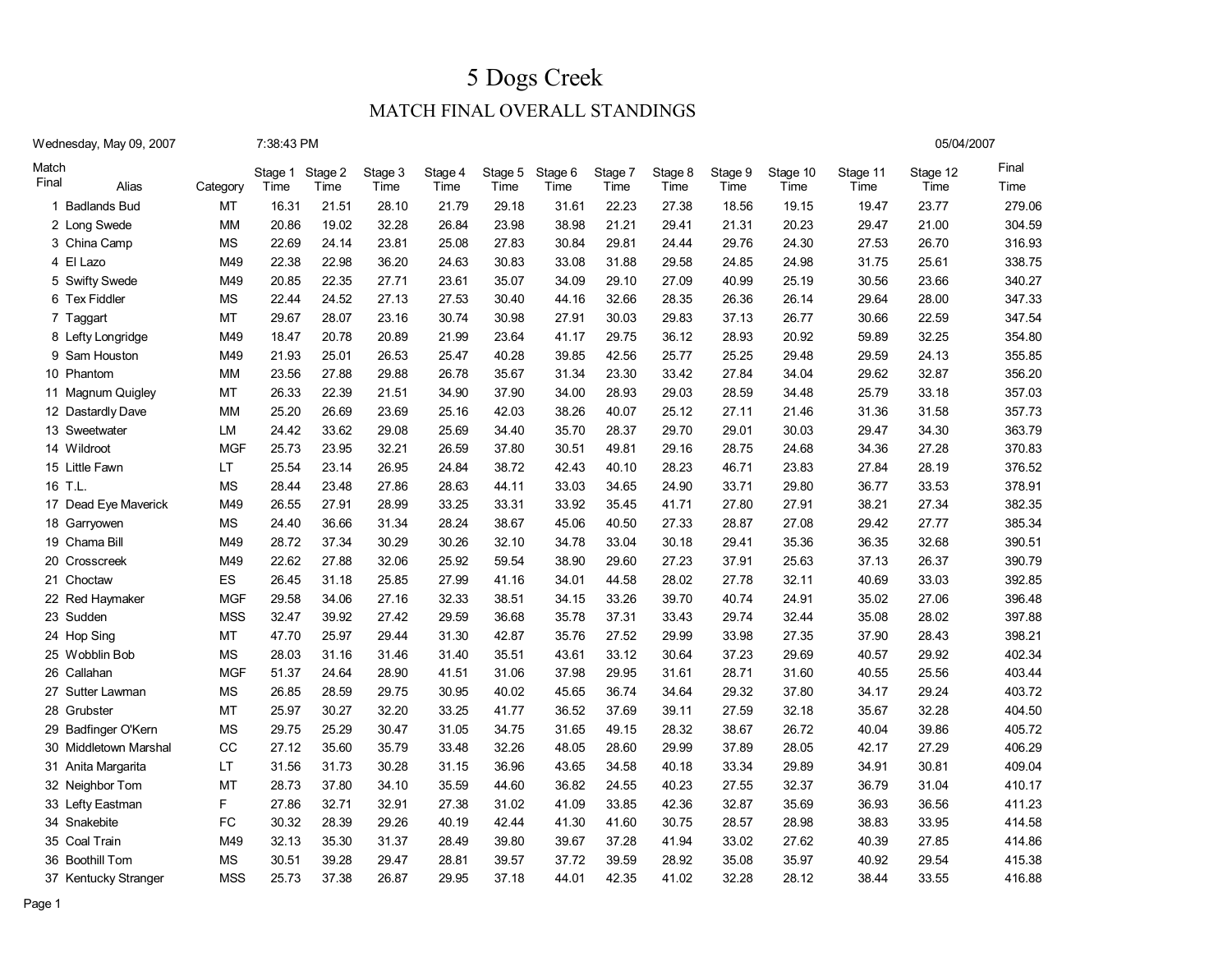05/04/2007

| Wednesday, May 09, 2007 | 7:38:43 PM |
|-------------------------|------------|
|                         |            |

| Match<br>Final | Alias                  | Category    | Stage 1<br>Time | Stage 2<br>Time | Stage 3<br>Time | Stage 4<br>Time | Stage 5<br>Time | Stage 6<br>Time | Stage 7<br>Time | Stage 8<br>Time | Stage 9<br>Time | Stage 10<br>Time | Stage 11<br>Time | Stage 12<br>Time | Final<br>Time |
|----------------|------------------------|-------------|-----------------|-----------------|-----------------|-----------------|-----------------|-----------------|-----------------|-----------------|-----------------|------------------|------------------|------------------|---------------|
|                | 38 Old Lawdawg         | ES          | 26.28           | 31.94           | 27.96           | 32.97           | 57.21           | 36.71           | 38.28           | 31.06           | 31.11           | 28.71            | 48.71            | 26.91            | 417.85        |
|                | 39 Cold Iron Charly    | <b>MS</b>   | 23.04           | 22.75           | 28.94           | 25.30           | 58.48           | 41.55           | 38.10           | 24.77           | 40.19           | 50.96            | 38.89            | 25.46            | 418.43        |
|                | 40 Bull                | <b>MSD</b>  | 27.01           | 29.62           | 41.81           | 29.33           | 42.98           | 37.17           | 31.56           | 50.73           | 30.46           | 28.75            | 37.97            | 35.17            | 422.56        |
|                | 41 Bo Bean             | MM          | 29.46           | 30.49           | 33.67           | 27.71           | 44.83           | 36.43           | 40.31           | 31.91           | 39.75           | 27.00            | 43.92            | 38.40            | 423.88        |
|                | 42 High Country        | <b>MSD</b>  | 28.64           | 33.59           | 29.04           | 42.42           | 36.47           | 36.76           | 36.41           | 31.54           | 34.93           | 34.03            | 46.51            | 34.49            | 424.83        |
|                | 43 Joe Darter          | M49         | 26.60           | 27.83           | 40.61           | 28.06           | 37.44           | 48.15           | 47.97           | 30.83           | 30.83           | 30.15            | 45.88            | 31.65            | 426.00        |
|                | 43 Chekahsah Joe       | $_{\rm CC}$ | 31.12           | 35.55           | 30.52           | 31.39           | 37.08           | 37.95           | 32.60           | 31.75           | 34.64           | 36.98            | 36.82            | 49.60            | 426.00        |
|                | 45 Marshal Sturm       | <b>MS</b>   | 27.21           | 31.28           | 31.47           | 32.06           | 55.26           | 42.59           | 37.62           | 32.69           | 30.86           | 32.15            | 41.24            | 34.37            | 428.80        |
|                | 46 Diamond Dick        | <b>MSS</b>  | 27.40           | 30.56           | 40.32           | 29.15           | 41.51           | 46.57           | 33.55           | 31.30           | 30.18           | 31.06            | 46.86            | 41.05            | 429.51        |
|                | 47 Holster Holliday    | ${\sf JB}$  | 31.91           | 32.28           | 44.55           | 62.38           | 29.68           | 39.38           | 27.35           | 31.51           | 32.46           | 34.89            | 34.70            | 30.28            | 431.37        |
|                | 48 Chattan             | M49         | 37.87           | 34.74           | 32.24           | 35.71           | 39.72           | 44.87           | 37.80           | 35.36           | 33.02           | 33.49            | 35.09            | 31.96            | 431.87        |
|                | 49 Chickamauga Charlie | MT          | 33.90           | 40.35           | 28.78           | 33.44           | 47.16           | 38.60           | 40.96           | 36.16           | 32.67           | 29.11            | 35.08            | 35.82            | 432.03        |
|                | 50 Dixie Bell          | LS          | 31.52           | 32.34           | 35.29           | 34.37           | 42.25           | 47.49           | 35.75           | 35.22           | 34.09           | 32.56            | 37.02            | 34.85            | 432.75        |
|                | 51 Pocket Change       | LS          | 38.70           | 30.97           | 55.18           | 28.16           | 40.71           | 38.56           | 32.86           | 36.27           | 37.14           | 29.54            | 32.53            | 32.15            | 432.77        |
|                | 52 Mad Dog McCoy       | <b>MD</b>   | 34.46           | 39.28           | 33.26           | 30.77           | 32.52           | 34.55           | 32.49           | 38.63           | 32.55           | 42.04            | 49.98            | 32.91            | 433.44        |
|                | 53 Jackalope Jasper    | <b>MD</b>   | 29.48           | 30.74           | 30.84           | 39.80           | 42.70           | 35.00           | 30.20           | 39.20           | 46.16           | 31.71            | 41.34            | 36.44            | 433.61        |
|                | 54 Crusty Jim          | <b>MM</b>   | 30.56           | 27.19           | 35.16           | 31.53           | 42.37           | 37.65           | 32.14           | 34.45           | 63.38           | 27.22            | 40.05            | 32.16            | 433.86        |
|                | 55 Nine Lives          | <b>MT</b>   | 34.83           | 29.11           | 35.51           | 33.71           | 52.91           | 34.99           | 34.90           | 39.27           | 28.43           | 32.94            | 45.42            | 32.66            | 434.68        |
|                | 56 Jim Bowie           | ES          | 28.61           | 31.37           | 33.61           | 40.34           | 33.12           | 43.72           | 33.53           | 37.17           | 44.48           | 32.70            | 46.26            | 30.22            | 435.13        |
|                | 57 Bill Miner          | <b>MS</b>   | 30.49           | 34.41           | 32.55           | 29.41           | 35.50           | 43.72           | 43.30           | 34.52           | 37.14           | 43.04            | 39.16            | 31.93            | 435.17        |
|                | 58 Bulldog Ric         | M49         | 28.76           | 29.19           | 41.02           | 29.66           | 35.78           | 42.24           | 36.81           | 32.29           | 45.00           | 31.79            | 51.18            | 34.05            | 437.77        |
|                | 59 Hipshot             | M49         | 33.14           | 43.40           | 35.40           | 35.93           | 37.13           | 38.15           | 41.98           | 33.79           | 30.54           | 32.48            | 34.81            | 41.93            | 438.68        |
|                | 60 Latin Gun           | M49         | 35.87           | 30.05           | 36.10           | 25.11           | 62.47           | 30.64           | 31.82           | 54.19           | 33.53           | 24.58            | 40.63            | 34.51            | 439.50        |
|                | 61 Melvin P. Thorpe    | MM          | 25.61           | 29.55           | 28.26           | 28.95           | 56.40           | 34.44           | 53.77           | 28.78           | 26.92           | 31.91            | 57.39            | 40.37            | 442.35        |
|                | 62 Sierra Rider        | <b>MS</b>   | 31.32           | 29.46           | 35.90           | 31.51           | 38.94           | 40.00           | 39.36           | 43.74           | 38.19           | 32.41            | 46.43            | 37.99            | 445.25        |
|                | 63 Lusty Lil           | L49         | 28.86           | 31.98           | 41.81           | 30.24           | 52.61           | 39.36           | 38.35           | 31.63           | 32.71           | 33.27            | 45.04            | 40.47            | 446.33        |
|                | 64 Left Paw McGraw     | MT          | 28.33           | 31.13           | 51.67           | 29.61           | 47.81           | 44.40           | 39.31           | 30.55           | 34.60           | 27.68            | 54.89            | 28.71            | 448.69        |
|                | 65 Smackwater Jack     | <b>MSS</b>  | 24.00           | 30.67           | 30.87           | 29.88           | 49.24           | 39.47           | 35.11           | 45.78           | 41.32           | 36.80            | 44.40            | 41.28            | 448.82        |
|                | 66 Running Bare        | <b>LSS</b>  | 28.24           | 31.59           | 34.87           | 30.81           | 40.63           | 63.15           | 39.36           | 35.40           | 38.87           | 33.93            | 36.03            | 36.49            | 449.37        |
|                | 67 Sweettooth Kelley   | FC          | 29.59           | 32.47           | 28.36           | 30.29           | 49.56           | 43.99           | 45.72           | 38.32           | 39.99           | 35.44            | 41.75            | 34.74            | 450.22        |
|                | 68 Prairie Weet        | L49         | 30.85           | 31.65           | 50.38           | 32.63           | 42.81           | 49.78           | 34.99           | 45.80           | 32.14           | 30.49            | 36.12            | 34.13            | 451.77        |
|                | 69 Drew II             | MT          | 26.52           | 38.85           | 35.81           | 42.70           | 42.68           | 38.09           | 36.06           | 39.62           | 36.55           | 42.01            | 36.71            | 36.51            | 452.11        |
|                | 70 Bucket of Blood     | M49         | 36.40           | 32.90           | 44.05           | 32.79           | 38.11           | 46.77           | 41.35           | 43.19           | 33.95           | 32.13            | 38.26            | 32.81            | 452.71        |
|                | 71 Deadwood Doc Smith  | <b>MGF</b>  | 36.09           | 39.30           | 35.81           | 38.38           | 48.59           | 43.31           | 34.77           | 28.55           | 37.86           | 40.65            | 44.21            | 25.19            | 452.71        |
|                | 72 Mudville            | <b>MT</b>   | 30.88           | 39.65           | 32.41           | 32.83           | 46.45           | 50.87           | 35.13           | 46.44           | 33.85           | 30.10            | 40.15            | 34.40            | 453.16        |
| 73 B           | lack Jack Traven       | <b>FCD</b>  | 33.23           | 41.45           | 34.80           | 34.12           | 40.25           | 44.83           | 38.78           | 36.56           | 44.57           | 33.42            | 39.18            | 34.06            | 455.25        |
|                | 74 Pardini             | <b>MT</b>   | 34.38           | 36.93           | 35.47           | 34.63           | 57.59           | 40.05           | 31.98           | 38.46           | 38.02           | 33.44            | 39.60            | 37.85            | 458.40        |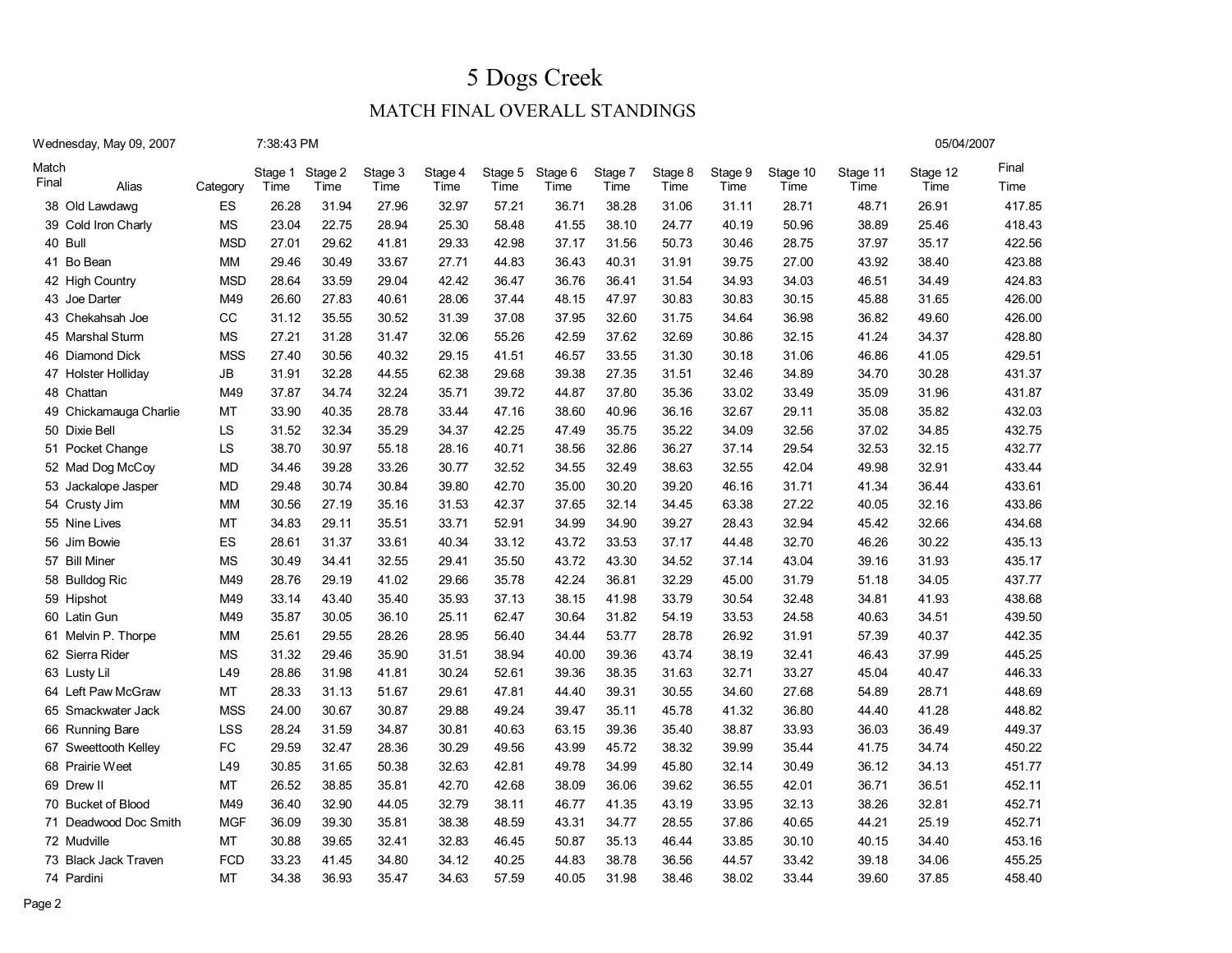05/04/2007

| Wednesday, May 09, 2007 | 7:38:43 PM |
|-------------------------|------------|
|                         |            |

| Match<br>Final | Alias                    | Category                                                                      | Stage 1<br>Time | Stage 2<br>Time | Stage 3<br>Time | Stage 4<br>Time | Stage 5<br>Time | Stage 6<br>Time | Stage 7<br>Time | Stage 8<br>Time | Stage 9<br>Time | Stage 10<br>Time | Stage 11<br>Time | Stage 12<br>Time | Final<br>Time |
|----------------|--------------------------|-------------------------------------------------------------------------------|-----------------|-----------------|-----------------|-----------------|-----------------|-----------------|-----------------|-----------------|-----------------|------------------|------------------|------------------|---------------|
|                | 75 Blazing Saddles       | <b>MGF</b>                                                                    | 33.76           | 32.42           | 36.32           | 42.83           | 42.25           | 47.59           | 37.14           | 32.73           | 42.94           | 34.53            | 41.41            | 34.63            | 458.55        |
| 76             | <b>Black Raven Bob</b>   | <b>MM</b>                                                                     | 31.06           | 56.76           | 37.13           | 34.30           | 55.97           | 38.29           | 32.00           | 30.17           | 38.79           | 29.73            | 38.37            | 36.26            | 458.83        |
| 77             | Diamond Back Kid         | MВ                                                                            | 35.28           | 29.94           | 37.59           | 39.38           | 36.13           | 56.74           | 33.67           | 56.27           | 32.21           | 28.51            | 36.64            | 36.69            | 459.05        |
| 78             | Solvang Shootist         | M49                                                                           | 27.59           | 32.58           | 36.09           | 39.56           | 40.53           | 50.68           | 44.37           | 45.79           | 31.52           | 27.14            | 46.87            | 36.95            | 459.67        |
|                | 79 Kaweah Kid            | M49                                                                           | 28.67           | 31.40           | 35.51           | 34.25           | 43.25           | 73.01           | 35.12           | 33.03           | 32.98           | 35.12            | 37.90            | 42.16            | 462.40        |
| 80             | Larsen E. Pettifogger    | F                                                                             | 35.56           | 34.34           | 33.82           | 32.79           | 47.04           | 43.68           | 45.62           | 33.09           | 35.19           | 33.30            | 43.92            | 44.63            | 462.98        |
|                | 81 Bloody Bill Anderson  | ES                                                                            | 27.81           | 34.94           | 52.76           | 33.41           | 43.46           | 43.83           | 39.34           | 30.97           | 40.17           | 36.28            | 45.99            | 34.03            | 462.99        |
|                | 82 Gem Hunter            | M49                                                                           | 31.89           | 34.38           | 33.66           | 39.66           | 50.89           | 49.64           | 47.02           | 35.32           | 36.79           | 31.72            | 38.87            | 33.67            | 463.51        |
|                | 83 Montego               | MT                                                                            | 28.80           | 41.46           | 37.53           | 30.43           | 51.04           | 40.69           | 40.71           | 37.25           | 31.87           | 35.74            | 43.95            | 45.12            | 464.59        |
|                | 84 OT Hutch              | <b>MSD</b>                                                                    | 36.13           | 32.53           | 42.07           | 33.44           | 55.64           | 48.81           | 32.16           | 36.74           | 32.30           | 40.66            | 38.83            | 35.74            | 465.05        |
| 85             | General Delivery         | FC                                                                            | 31.76           | 31.84           | 40.79           | 56.09           | 42.66           | 40.29           | 34.97           | 35.28           | 36.64           | 40.07            | 39.65            | 38.63            | 468.67        |
| 86             | Frank Reno               | <b>MD</b>                                                                     | 32.31           | 36.13           | 40.63           | 34.54           | 41.60           | 52.82           | 36.06           | 36.37           | 42.78           | 36.17            | 46.22            | 34.69            | 470.32        |
|                | 87 Jr. Quigley           | $\mathsf{JB}% (\mathcal{A},\mathcal{A})=\mathsf{JB}(\mathcal{A},\mathcal{A})$ | 25.80           | 40.34           | 25.20           | 30.25           | 55.28           | 46.97           | 40.18           | 27.17           | 34.19           | 42.77            | 65.33            | 37.78            | 471.26        |
| 88             | Not so Dead Eye Maverick | <b>LM</b>                                                                     | 36.69           | 34.72           | 30.60           | 36.47           | 37.42           | 59.61           | 39.95           | 36.01           | 33.32           | 30.35            | 58.23            | 38.31            | 471.68        |
| 89             | Geo. Kid                 | <b>MSS</b>                                                                    | 29.21           | 33.50           | 31.63           | 41.47           | 36.58           | 40.10           | 42.34           | 40.51           | 54.89           | 32.27            | 45.82            | 44.93            | 473.25        |
| 90             | Roan Henry               | F                                                                             | 35.18           | 52.03           | 36.23           | 38.58           | 43.77           | 43.23           | 38.70           | 36.49           | 39.68           | 35.27            | 40.88            | 34.40            | 474.44        |
|                | 91 Majyk                 | MT                                                                            | 37.34           | 50.91           | 32.96           | 33.90           | 37.14           | 40.61           | 44.42           | 51.35           | 34.33           | 33.51            | 44.83            | 33.85            | 475.15        |
|                | 92 Flying W Ramrod       | FC                                                                            | 29.67           | 45.21           | 35.24           | 36.74           | 44.75           | 54.18           | 31.46           | 41.86           | 39.75           | 37.39            | 47.05            | 32.41            | 475.71        |
|                | 93 Desperado             | <b>MSS</b>                                                                    | 55.14           | 28.50           | 32.87           | 39.46           | 49.26           | 49.74           | 42.28           | 46.53           | 33.76           | 30.32            | 33.90            | 37.41            | 479.17        |
|                | 94 Swedish Cowboy        | MM                                                                            | 26.37           | 27.03           | 42.17           | 32.73           | 30.58           | 40.89           | 41.57           | 59.05           | 48.95           | 35.88            | 50.15            | 44.20            | 479.57        |
|                | 95 Cactus Cooler         | MT                                                                            | 31.33           | 41.55           | 44.30           | 45.24           | 47.44           | 40.71           | 46.24           | 38.26           | 35.03           | 30.16            | 38.04            | 42.33            | 480.63        |
|                | 96 Peppershot            | LD                                                                            | 38.80           | 33.41           | 45.24           | 31.13           | 58.60           | 34.99           | 46.06           | 42.13           | 41.65           | 35.71            | 44.12            | 30.02            | 481.86        |
|                | 97 Irish Eyes            | L49                                                                           | 26.44           | 41.85           | 40.66           | 35.12           | 51.97           | 39.62           | 39.29           | 49.72           | 32.21           | 37.21            | 44.51            | 46.61            | 485.21        |
| 98             | Papa Willie              | <b>MS</b>                                                                     | 34.42           | 49.58           | 31.65           | 34.48           | 41.18           | 47.56           | 43.10           | 48.38           | 43.09           | 35.02            | 46.02            | 37.41            | 491.89        |
| 99             | Baja Bandit              | <b>MSS</b>                                                                    | 32.22           | 34.56           | 41.36           | 38.64           | 48.06           | 50.19           | 35.04           | 40.25           | 44.20           | 32.75            | 61.83            | 33.45            | 492.55        |
|                | 100 Marshal Law          | <b>MSD</b>                                                                    | 39.89           | 40.49           | 45.72           | 35.97           | 42.30           | 51.82           | 36.39           | 39.74           | 44.72           | 36.17            | 42.24            | 38.89            | 494.34        |
|                | 101 Tie Long             | MD                                                                            | 34.05           | 37.19           | 40.82           | 45.14           | 40.71           | 47.13           | 34.77           | 43.80           | 43.82           | 33.34            | 43.36            | 50.63            | 494.76        |
|                | 102 Fannie Mostly        | <b>LBW</b>                                                                    | 44.42           | 34.08           | 40.12           | 38.34           | 57.92           | 45.88           | 43.39           | 50.30           | 37.73           | 35.00            | 37.03            | 33.24            | 497.45        |
|                | 103 Coop                 | <b>MSD</b>                                                                    | 37.92           | 31.88           | 42.14           | 42.38           | 38.61           | 46.94           | 33.92           | 40.71           | 30.60           | 30.30            | 44.88            | 77.32            | 497.60        |
|                | 104 Matt Q               | <b>MS</b>                                                                     | 29.21           | 49.83           | 33.07           | 30.33           | 48.76           | 48.29           | 37.14           | 43.65           | 42.43           | 51.55            | 46.16            | 37.77            | 498.19        |
|                | 105 Dirty Pete           | <b>MSS</b>                                                                    | 38.96           | 75.48           | 35.39           | 33.00           | 43.88           | 48.96           | 42.44           | 38.45           | 34.10           | 33.28            | 41.57            | 32.79            | 498.30        |
|                | 106 Billy Bob            | <b>FCD</b>                                                                    | 32.53           | 32.91           | 47.64           | 50.51           | 51.43           | 48.98           | 36.01           | 37.64           | 39.41           | 37.19            | 48.44            | 35.62            | 498.31        |
|                | 107 Paniolo Lady         | <b>LSS</b>                                                                    | 30.32           | 36.89           | 33.70           | 36.76           | 53.32           | 61.45           | 39.55           | 31.49           | 38.43           | 55.05            | 49.76            | 32.31            | 499.03        |
|                | 108 Tres Pinos           | CC                                                                            | 35.05           | 36.39           | 39.31           | 39.46           | 42.16           | 46.58           | 46.28           | 41.08           | 40.81           | 40.87            | 56.38            | 35.16            | 499.53        |
| 109            | <b>Prairie Fire</b>      | <b>LS</b>                                                                     | 29.99           | 34.22           | 48.77           | 35.25           | 40.27           | 44.48           | 43.64           | 45.76           | 36.56           | 38.09            | 54.45            | 49.43            | 500.91        |
|                | 110 Gottlos              | MT                                                                            | 80.99           | 31.38           | 36.05           | 29.17           | 39.59           | 40.72           | 48.58           | 40.56           | 52.27           | 31.26            | 36.49            | 34.14            | 501.20        |
|                | 111 Frito Bandito        | <b>FCD</b>                                                                    | 33.92           | 34.90           | 35.48           | 40.85           | 64.04           | 40.38           | 34.03           | 51.55           | 33.34           | 35.17            | 38.45            | 59.99            | 502.10        |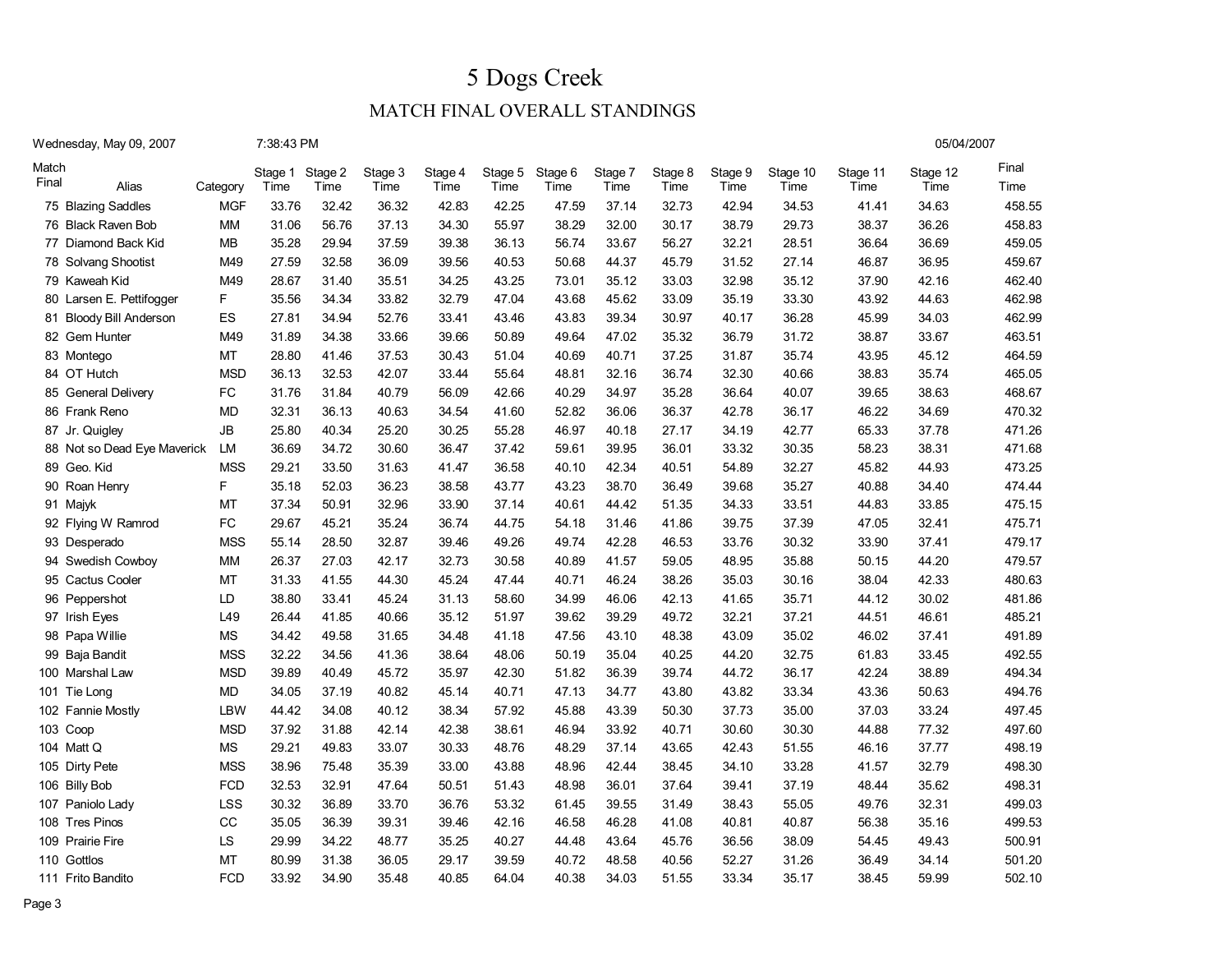### MATCH FINAL OVERALL STANDINGS

| Wednesday, May 09, 2007 |  |  |  |  |  |  |
|-------------------------|--|--|--|--|--|--|
|-------------------------|--|--|--|--|--|--|

|       | Wednesday, May 09, 2007      |            | 7:38:43 PM |         |         |         |       |                 |         |         |         |          |          | 05/04/2007 |        |
|-------|------------------------------|------------|------------|---------|---------|---------|-------|-----------------|---------|---------|---------|----------|----------|------------|--------|
| Match |                              |            | Stage 1    | Stage 2 | Stage 3 | Stage 4 |       | Stage 5 Stage 6 | Stage 7 | Stage 8 | Stage 9 | Stage 10 | Stage 11 | Stage 12   | Final  |
| Final | Alias                        | Category   | Time       | Time    | Time    | Time    | Time  | Time            | Time    | Time    | Time    | Time     | Time     | Time       | Time   |
|       | 112 Bad Bascomb              | MS         | 43.92      | 59.71   | 38.41   | 38.47   | 41.98 | 45.90           | 48.76   | 41.31   | 42.45   | 30.23    | 42.08    | 29.87      | 503.09 |
|       | 113 Ranger Boyd              | MT         | 28.51      | 29.87   | 43.51   | 45.30   | 50.43 | 55.04           | 60.00   | 46.67   | 40.54   | 27.92    | 48.19    | 28.97      | 504.95 |
| 114   | Sassy Lassy                  | LT.        | 29.48      | 46.97   | 45.14   | 36.07   | 66.47 | 59.39           | 38.58   | 36.73   | 33.90   | 34.15    | 41.23    | 37.03      | 505.14 |
| 115   | Wylee One                    | <b>MGF</b> | 33.61      | 46.13   | 45.13   | 50.03   | 40.38 | 53.15           | 52.26   | 30.80   | 35.32   | 30.79    | 48.62    | 39.05      | 505.27 |
| 116   | Max Sand                     | M49        | 27.23      | 31.83   | 28.06   | 27.96   | 37.67 | 38.86           | 36.87   | 35.40   | 29.82   | 150.00   | 33.28    | 28.32      | 505.30 |
| 117   | B.T.Blade                    | M49        | 29.74      | 38.35   | 43.59   | 33.38   | 60.78 | 51.40           | 51.98   | 42.81   | 40.68   | 36.84    | 40.09    | 36.15      | 505.79 |
| 118   | Marshal Phil DeGrave         | <b>FC</b>  | 40.31      | 35.79   | 37.30   | 43.20   | 58.14 | 50.51           | 44.54   | 38.05   | 47.64   | 34.71    | 47.65    | 33.84      | 511.68 |
| 119   | <b>White Bart</b>            | МM         | 27.97      | 52.10   | 48.29   | 30.65   | 52.58 | 48.41           | 31.72   | 63.49   | 38.72   | 31.29    | 44.26    | 42.65      | 512.13 |
| 120   | Belinda Belle                | L49        | 33.60      | 51.81   | 35.97   | 55.18   | 50.87 | 51.94           | 34.95   | 36.91   | 37.81   | 39.47    | 47.28    | 36.77      | 512.56 |
|       | 121 Little Bulldog           | JB         | 33.92      | 36.86   | 45.46   | 63.35   | 67.33 | 54.42           | 31.16   | 35.84   | 45.06   | 26.04    | 32.69    | 41.00      | 513.13 |
| 122   | Carlos El Hombre             | MS         | 33.19      | 40.19   | 62.60   | 36.75   | 39.21 | 52.05           | 53.92   | 37.71   | 35.69   | 36.85    | 48.99    | 36.79      | 513.94 |
| 123   | South Park SAM               | M49        | 52.77      | 41.09   | 40.76   | 34.88   | 38.52 | 51.72           | 51.30   | 42.07   | 39.14   | 39.62    | 46.64    | 36.52      | 515.03 |
|       | 124 Washo Kid                | <b>MGF</b> | 40.83      | 36.73   | 38.84   | 40.26   | 54.70 | 49.61           | 39.56   | 46.40   | 46.80   | 40.97    | 46.53    | 35.83      | 517.06 |
| 125   | Sawmill Slim                 | CC         | 42.47      | 38.05   | 54.08   | 33.88   | 44.41 | 42.19           | 45.81   | 35.86   | 40.40   | 40.33    | 47.84    | 53.12      | 518.44 |
|       | 126 Bodie Camp               | M49        | 38.41      | 41.19   | 34.65   | 48.42   | 45.05 | 54.98           | 51.44   | 40.02   | 42.27   | 35.54    | 43.20    | 43.29      | 518.46 |
| 127   | Desert Dawg                  | <b>FCD</b> | 37.99      | 35.66   | 37.94   | 43.24   | 48.70 | 51.38           | 45.64   | 42.34   | 47.71   | 40.72    | 45.61    | 42.55      | 519.48 |
| 128   | <b>Terrell Rondo Sackett</b> | <b>MGF</b> | 39.18      | 34.51   | 38.85   | 82.51   | 39.00 | 53.94           | 39.44   | 38.64   | 38.40   | 35.54    | 46.00    | 33.99      | 520.00 |
| 129   | Lash Larue                   | <b>MS</b>  | 45.27      | 34.90   | 32.64   | 50.85   | 46.08 | 46.51           | 44.56   | 40.84   | 51.28   | 47.08    | 45.74    | 37.21      | 522.96 |
| 130   | <b>Slick Rock Rooster</b>    | <b>FC</b>  | 43.25      | 43.39   | 34.88   | 37.88   | 51.24 | 40.33           | 38.92   | 44.46   | 44.51   | 58.18    | 46.83    | 42.30      | 526.17 |
|       | 131 Loose Latigo             | <b>MS</b>  | 41.31      | 57.27   | 39.45   | 36.49   | 41.66 | 45.23           | 40.35   | 38.09   | 33.69   | 42.22    | 70.51    | 39.99      | 526.26 |
|       | 132 J W Irons                | <b>MGF</b> | 32.23      | 44.61   | 42.20   | 51.39   | 48.91 | 40.35           | 42.09   | 39.83   | 46.91   | 33.01    | 57.48    | 48.16      | 527.17 |
| 133   | <b>Catfish Quigley</b>       | JB         | 38.41      | 47.58   | 49.25   | 32.60   | 56.57 | 52.34           | 49.88   | 45.18   | 50.51   | 28.81    | 36.12    | 42.37      | 529.62 |
| 134   | Tequila Peach                | LT         | 40.88      | 45.26   | 45.02   | 40.64   | 47.10 | 44.73           | 50.04   | 40.70   | 48.42   | 36.68    | 48.29    | 42.25      | 530.01 |
| 135   | <b>Creston Kidd</b>          | M49        | 41.48      | 48.03   | 45.84   | 38.94   | 51.73 | 54.89           | 42.30   | 37.66   | 31.25   | 36.79    | 54.61    | 46.63      | 530.15 |
| 136   | <b>Pitchfork Creek</b>       | <b>ES</b>  | 32.44      | 33.17   | 44.61   | 46.36   | 57.74 | 58.61           | 45.92   | 58.63   | 36.67   | 33.13    | 42.68    | 40.42      | 530.38 |
| 137   | <b>Twitchy Finger</b>        | МT         | 44.53      | 44.17   | 60.65   | 37.90   | 50.31 | 42.10           | 50.11   | 51.78   | 30.88   | 33.48    | 45.97    | 38.94      | 530.82 |
|       | 138 Mosebee                  | <b>MGF</b> | 39.72      | 37.55   | 54.49   | 52.31   | 51.85 | 44.30           | 41.32   | 50.66   | 41.75   | 38.62    | 44.47    | 34.51      | 531.55 |
| 139   | Nyack Jack                   | МM         | 36.48      | 43.18   | 47.51   | 42.08   | 52.51 | 44.45           | 41.78   | 47.06   | 42.76   | 32.79    | 46.37    | 56.00      | 532.97 |
| 140   | Marshal Will Wingam          | M49        | 52.85      | 38.04   | 31.21   | 40.10   | 53.76 | 44.85           | 37.75   | 41.15   | 43.66   | 47.94    | 60.12    | 41.85      | 533.28 |
| 141   | <b>Beartrap Bandit</b>       | FCD        | 34.79      | 45.84   | 36.69   | 38.20   | 39.96 | 49.40           | 32.82   | 58.62   | 48.88   | 35.06    | 57.03    | 57.56      | 534.85 |
| 142   | Chuckwagon Jim               | CС         | 59.40      | 34.49   | 43.69   | 43.61   | 62.23 | 47.15           | 44.08   | 37.19   | 37.96   | 45.48    | 44.67    | 36.11      | 536.06 |
|       | 143 Frisco                   | ES         | 83.78      | 29.27   | 34.29   | 36.47   | 59.16 | 58.75           | 37.45   | 34.37   | 36.31   | 39.37    | 41.68    | 45.75      | 536.65 |
| 144   | Max Doolin                   | <b>MGF</b> | 33.28      | 40.19   | 52.21   | 39.70   | 52.20 | 41.61           | 67.42   | 37.34   | 61.93   | 40.49    | 36.45    | 34.79      | 537.61 |
|       | 145 UK Dane                  | MS         | 34.41      | 37.94   | 34.72   | 33.12   | 52.17 | 68.65           | 49.08   | 39.04   | 42.44   | 38.42    | 56.11    | 52.38      | 538.48 |
|       | 146 Rowdy Yates              | <b>MSS</b> | 39.09      | 37.77   | 30.54   | 34.24   | 47.04 | 44.10           | 34.69   | 38.29   | 121.60  | 31.97    | 43.55    | 36.35      | 539.23 |
| 147   | Johnny Mack Brown            | <b>MGF</b> | 32.57      | 46.82   | 39.19   | 39.24   | 43.88 | 45.98           | 44.54   | 55.19   | 41.15   | 45.13    | 53.76    | 52.79      | 540.24 |
|       | 148 Marshal Freedom          | MT         | 37.39      | 40.65   | 35.45   | 31.91   | 66.39 | 54.16           | 34.27   | 59.93   | 44.60   | 39.29    | 53.37    | 44.79      | 542.20 |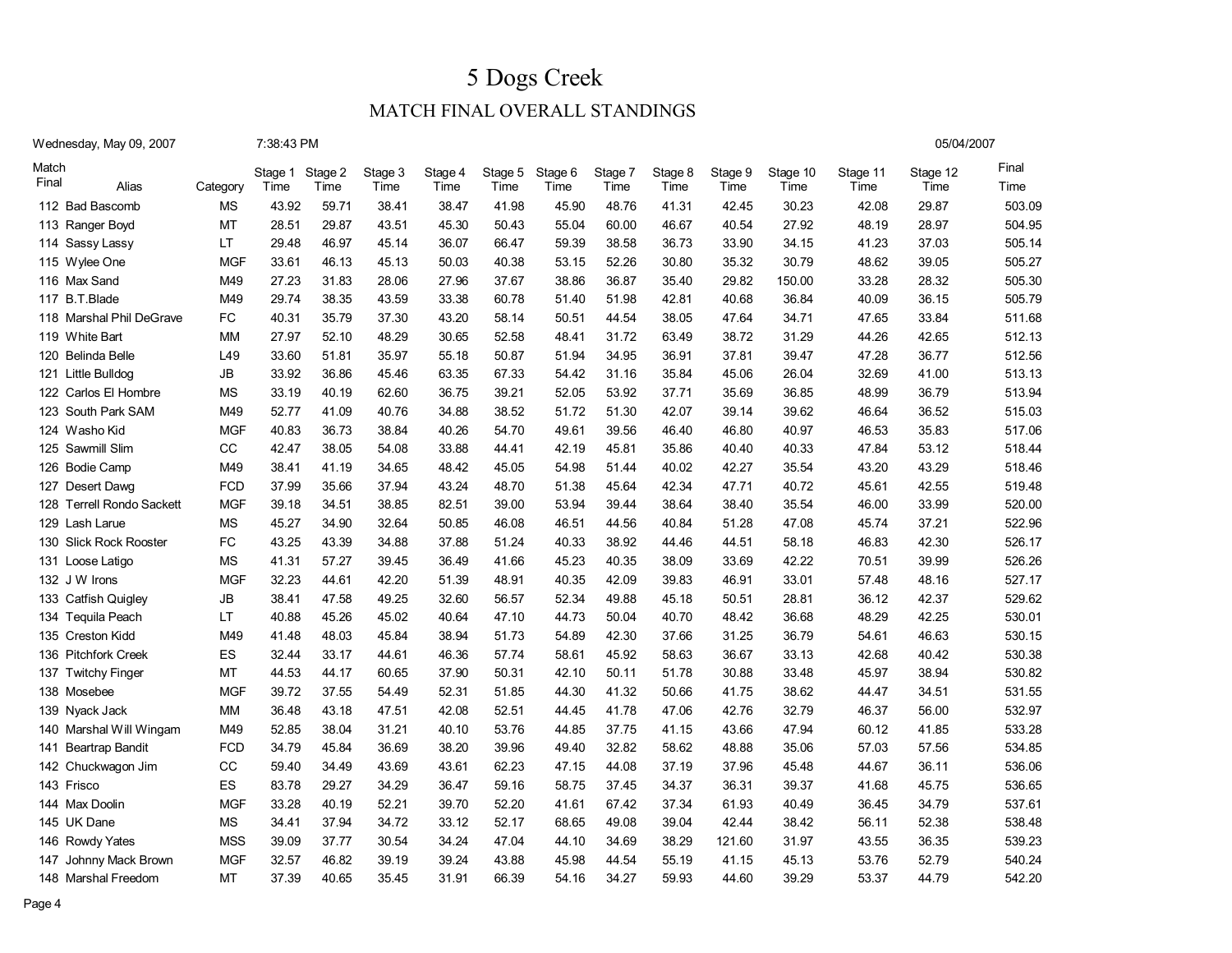05/04/2007

| Wednesday, May 09, 2007 | 7:38:43 PM |
|-------------------------|------------|
|                         |            |

| Match<br>Final | Alias                 | Category   | Stage 1<br>Time | Stage 2<br>Time | Stage 3<br>Time | Stage 4<br>Time | Stage 5<br>Time | Stage 6<br>Time | Stage 7<br>Time | Stage 8<br>Time | Stage 9<br>Time | Stage 10<br>Time | Stage 11<br>Time | Stage 12<br>Time | Final<br>Time |
|----------------|-----------------------|------------|-----------------|-----------------|-----------------|-----------------|-----------------|-----------------|-----------------|-----------------|-----------------|------------------|------------------|------------------|---------------|
|                | 149 Kizmet            | MD         | 35.40           | 36.55           | 32.31           | 46.83           | 55.09           | 51.00           | 43.74           | 44.98           | 51.63           | 41.75            | 42.53            | 60.40            | 542.21        |
| 150            | Gunsmoke Slim         | MT         | 47.80           | 34.42           | 39.68           | 34.21           | 65.68           | 50.69           | 56.46           | 32.44           | 44.57           | 44.03            | 61.51            | 31.49            | 542.98        |
| 151            | Wild Bird             | L49        | 35.83           | 43.14           | 45.48           | 39.09           | 59.41           | 49.32           | 42.57           | 51.80           | 47.44           | 42.71            | 44.77            | 45.09            | 546.65        |
|                | 152 L C Star          | <b>MS</b>  | 44.48           | 38.06           | 34.20           | 35.58           | 72.96           | 39.99           | 50.22           | 39.00           | 43.80           | 36.13            | 45.85            | 66.51            | 546.78        |
|                | 153 Slim Slicker      | CС         | 35.20           | 35.64           | 47.02           | 50.99           | 57.59           | 43.88           | 46.21           | 43.42           | 46.31           | 35.19            | 56.20            | 49.32            | 546.97        |
|                | 154 Cicada            | LS         | 37.16           | 49.01           | 47.43           | 42.22           | 41.89           | 53.42           | 53.84           | 46.62           | 42.34           | 42.43            | 48.75            | 41.99            | 547.10        |
|                | 155 Missouri Reb      | <b>FC</b>  | 40.34           | 51.04           | 40.40           | 39.77           | 42.44           | 54.04           | 52.93           | 46.20           | 43.44           | 43.51            | 45.47            | 48.87            | 548.45        |
|                | 156 W. W. Coldwell    | <b>FC</b>  | 36.14           | 52.26           | 45.46           | 42.06           | 42.38           | 66.40           | 48.72           | 40.82           | 43.24           | 37.08            | 53.31            | 41.83            | 549.70        |
|                | 157 Mescalero         | <b>MGF</b> | 42.93           | 45.04           | 34.69           | 37.19           | 44.44           | 57.54           | 45.68           | 37.78           | 46.37           | 41.49            | 54.36            | 62.28            | 549.79        |
|                | 158 Two Gun Sam       | <b>MGF</b> | 35.91           | 58.13           | 47.37           | 44.88           | 54.27           | 50.92           | 41.36           | 33.03           | 43.81           | 37.21            | 60.65            | 43.05            | 550.59        |
|                | 159 Silver Buck       | <b>MSD</b> | 40.69           | 39.90           | 58.66           | 41.58           | 43.39           | 55.16           | 40.51           | 46.40           | 50.19           | 37.48            | 46.46            | 50.37            | 550.79        |
|                | 160 Hoss MacBride     | M49        | 37.04           | 41.38           | 34.27           | 54.58           | 49.80           | 50.88           | 58.63           | 38.05           | 48.86           | 34.63            | 67.79            | 35.30            | 551.21        |
| 161            | <b>Bones Brannon</b>  | <b>MS</b>  | 48.81           | 41.21           | 50.15           | 56.44           | 41.28           | 59.87           | 51.16           | 45.14           | 50.30           | 37.26            | 35.93            | 34.50            | 552.05        |
|                | 162 Dan Diamond       | FC         | 39.60           | 48.93           | 40.15           | 35.17           | 45.34           | 54.61           | 42.85           | 48.49           | 48.22           | 50.94            | 59.38            | 39.10            | 552.78        |
|                | 163 Rexx T. Dogg      | CC         | 37.00           | 48.38           | 57.45           | 39.26           | 44.63           | 58.36           | 42.90           | 39.84           | 43.34           | 46.58            | 55.24            | 43.21            | 556.19        |
|                | 164 Derby Slim        | MT         | 38.19           | 38.41           | 44.34           | 40.88           | 72.95           | 43.29           | 46.21           | 56.83           | 38.74           | 38.71            | 55.19            | 43.06            | 556.80        |
|                | 165 Kings River Kid   | MT         | 32.02           | 33.29           | 35.29           | 37.56           | 64.31           | 48.30           | 58.22           | 52.75           | 66.31           | 36.91            | 47.37            | 45.98            | 558.31        |
|                | 166 Smokum Joe        | <b>MSS</b> | 38.68           | 43.67           | 32.20           | 50.83           | 52.46           | 55.94           | 47.73           | 46.60           | 59.25           | 45.86            | 46.45            | 40.55            | 560.22        |
|                | 167 Horn              | M49        | 35.75           | 47.75           | 36.56           | 43.17           | 52.15           | 65.23           | 60.19           | 41.25           | 38.14           | 39.00            | 55.59            | 46.70            | 561.48        |
|                | 168 Calgary Kate      | LG         | 39.65           | 35.56           | 54.63           | 48.61           | 55.94           | 47.09           | 52.25           | 46.79           | 46.79           | 47.77            | 48.76            | 38.77            | 562.61        |
|                | 169 Engineer Bill     | F          | 41.48           | 37.06           | 37.43           | 35.74           | 53.18           | 58.26           | 53.59           | 52.06           | 42.93           | 52.41            | 52.55            | 46.44            | 563.13        |
|                | 170 Clearwater Kid    | ES         | 43.35           | 44.56           | 44.25           | 41.91           | 52.83           | 60.49           | 43.88           | 43.41           | 45.10           | 47.96            | 57.37            | 38.94            | 564.05        |
| 171            | Gravedigger           | <b>MB</b>  | 43.19           | 49.78           | 31.36           | 39.23           | 42.94           | 66.71           | 57.67           | 41.05           | 43.58           | 45.32            | 61.22            | 42.12            | 564.17        |
|                | 172 Buck Garrett      | <b>MSD</b> | 39.24           | 37.72           | 39.84           | 33.10           | 62.30           | 54.05           | 51.19           | 47.78           | 45.00           | 47.98            | 52.60            | 54.90            | 565.70        |
|                | 173 Polly Pennybright | LT         | 33.30           | 38.57           | 35.25           | 44.08           | 54.23           | 45.26           | 41.63           | 58.97           | 51.76           | 63.82            | 63.10            | 36.33            | 566.30        |
|                | 174 Tucson Smith      | <b>MB</b>  | 37.24           | 46.36           | 34.38           | 69.04           | 70.53           | 44.61           | 40.44           | 59.29           | 44.22           | 44.69            | 41.06            | 37.30            | 569.16        |
|                | 175 Even Dozen Warner | MT         | 43.18           | 38.11           | 53.05           | 46.72           | 44.46           | 45.21           | 40.54           | 39.16           | 36.08           | 96.36            | 40.64            | 47.01            | 570.52        |
| 176            | Ten Bears             | <b>MGF</b> | 43.25           | 42.14           | 41.58           | 40.24           | 63.56           | 42.16           | 46.47           | 48.25           | 78.66           | 31.33            | 53.97            | 39.60            | 571.21        |
|                | 177 Doc Windsor       | <b>MS</b>  | 44.20           | 56.23           | 44.19           | 38.54           | 63.50           | 47.39           | 47.44           | 45.11           | 62.10           | 37.69            | 47.23            | 38.04            | 571.66        |
|                | 178 Silvermane        | <b>MS</b>  | 42.84           | 39.61           | 52.86           | 46.64           | 41.82           | 56.39           | 55.01           | 71.96           | 37.48           | 39.00            | 44.95            | 43.61            | 572.17        |
|                | 179 Gus Ashcroft      | <b>MSD</b> | 44.72           | 50.02           | 56.59           | 39.54           | 44.93           | 54.15           | 45.93           | 46.86           | 40.74           | 41.79            | 48.77            | 60.58            | 574.62        |
|                | 180 Big Babe          | FC         | 36.46           | 42.00           | 39.00           | 39.78           | 61.14           | 55.20           | 46.08           | 47.58           | 57.10           | 42.12            | 56.55            | 52.27            | 575.28        |
|                | 181 Ed Schieffelin    | <b>MM</b>  | 40.60           | 44.34           | 45.39           | 44.55           | 57.06           | 56.94           | 55.52           | 39.65           | 51.70           | 36.45            | 54.41            | 49.24            | 575.85        |
|                | 182 Lickety Split     | LS         | 43.33           | 46.16           | 44.31           | 41.21           | 52.10           | 59.09           | 51.03           | 43.24           | 49.07           | 45.63            | 51.81            | 49.70            | 576.68        |
|                | 183 Hawkeye O'Riley   | <b>MSS</b> | 51.79           | 45.11           | 47.65           | 43.09           | 49.69           | 48.08           | 54.81           | 52.75           | 41.46           | 41.65            | 52.77            | 48.03            | 576.88        |
|                | 184 Doc O'Bay         | MT         | 35.59           | 48.36           | 43.83           | 46.10           | 52.87           | 54.29           | 55.76           | 42.38           | 42.56           | 49.67            | 52.68            | 53.27            | 577.36        |
|                | 185 Wolf Creek Bodine | MT         | 41.34           | 42.82           | 43.52           | 40.42           | 49.79           | 46.47           | 45.57           | 56.38           | 59.17           | 47.73            | 51.25            | 54.59            | 579.05        |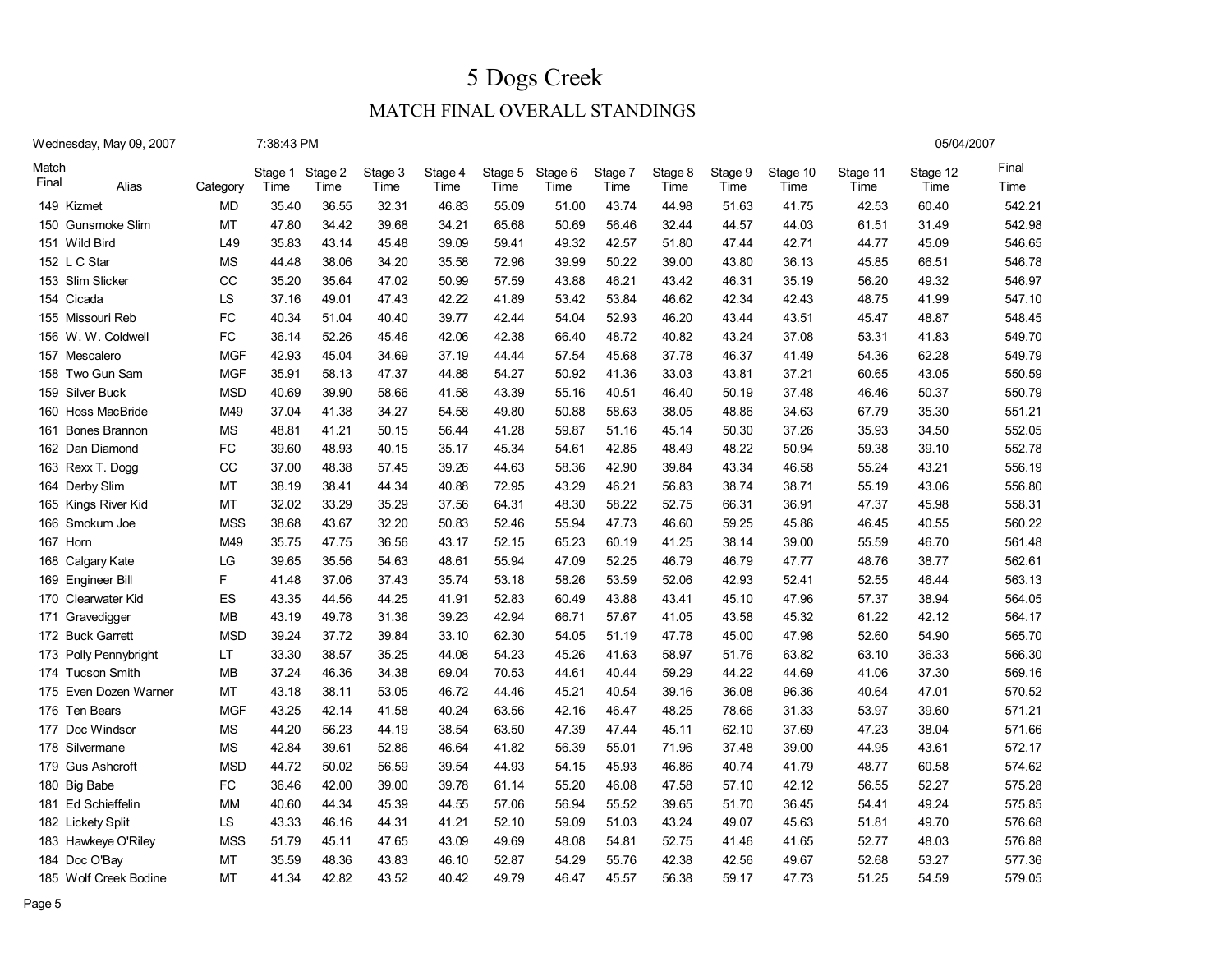### MATCH FINAL OVERALL STANDINGS

05/04/2007

| Wednesday, May 09, 2007 | 7:38:43 PM |
|-------------------------|------------|
|-------------------------|------------|

| Match<br>Final | Alias                        | Category   | Stage 1<br>Time | Stage 2<br>Time | Stage 3<br>Time | Stage 4<br>Time | Stage 5<br>Time | Stage 6<br>Time | Stage 7<br>Time | Stage 8<br>Time | Stage 9<br>Time | Stage 10<br>Time | Stage 11<br>Time | Stage 12<br>Time | Final<br>Time |
|----------------|------------------------------|------------|-----------------|-----------------|-----------------|-----------------|-----------------|-----------------|-----------------|-----------------|-----------------|------------------|------------------|------------------|---------------|
|                | 186 Tenderfoot Henry         | M49        | 40.33           | 36.24           | 37.26           | 54.85           | 51.25           | 59.70           | 53.87           | 71.11           | 41.71           | 38.02            | 49.43            | 46.93            | 580.70        |
|                | 187 Nickel Jack              | MT         | 40.00           | 39.70           | 47.35           | 38.92           | 68.14           | 48.03           | 45.75           | 44.40           | 50.08           | 56.63            | 54.64            | 47.38            | 581.02        |
|                | 188 Halfbreed Hoss           | FC         | 33.46           | 43.55           | 39.78           | 48.98           | 62.61           | 50.78           | 44.09           | 51.81           | 54.67           | 38.49            | 56.99            | 56.07            | 581.28        |
|                | 189 Bad Eye Bobolu           | <b>MS</b>  | 39.34           | 39.63           | 44.33           | 41.68           | 53.18           | 50.27           | 41.47           | 57.17           | 54.66           | 52.67            | 61.86            | 45.29            | 581.55        |
|                | 190 Talon Hawke              | ES         | 44.37           | 54.08           | 47.39           | 41.58           | 59.16           | 66.77           | 41.90           | 46.71           | 45.66           | 49.17            | 45.83            | 39.54            | 582.16        |
|                | 191 Stagecoach Sally         | LSS        | 33.68           | 46.10           | 38.62           | 39.77           | 56.04           | 53.87           | 50.88           | 51.87           | 47.95           | 38.66            | 49.05            | 76.16            | 582.65        |
|                | 192 Shenandoah               | <b>MSS</b> | 44.67           | 48.12           | 61.45           | 37.40           | 49.92           | 52.68           | 46.42           | 43.19           | 41.93           | 50.99            | 56.23            | 50.60            | 583.60        |
|                | 193 St. Joe's Sheriff        | <b>MSD</b> | 32.98           | 35.71           | 60.96           | 44.10           | 54.55           | 68.18           | 60.87           | 46.59           | 50.94           | 44.94            | 44.84            | 39.96            | 584.62        |
|                | 194 Porch Dog                | <b>MT</b>  | 37.85           | 44.46           | 55.46           | 38.38           | 49.56           | 49.97           | 51.44           | 48.55           | 61.13           | 43.14            | 61.85            | 44.66            | 586.45        |
|                | 195 Clay Mosby               | <b>MGF</b> | 46.48           | 47.86           | 70.78           | 38.22           | 54.01           | 49.14           | 51.44           | 56.65           | 43.80           | 43.06            | 45.31            | 41.51            | 588.26        |
|                | 196 Diamonds Dawson          | <b>MGF</b> | 50.77           | 40.84           | 48.83           | 38.20           | 50.76           | 50.45           | 53.43           | 44.78           | 62.91           | 41.50            | 54.07            | 51.89            | 588.43        |
|                | 197 Cur-Lee Scott            | FC         | 45.18           | 43.23           | 49.77           | 41.06           | 60.40           | 51.51           | 42.50           | 54.09           | 51.73           | 55.95            | 53.93            | 40.14            | 589.49        |
|                | 198 Longshot                 | <b>MT</b>  | 36.56           | 87.41           | 45.58           | 36.36           | 48.97           | 49.23           | 52.75           | 41.29           | 48.39           | 39.90            | 48.83            | 56.51            | 591.78        |
|                | 199 Double Dollar            | <b>MSS</b> | 40.87           | 55.80           | 51.79           | 47.52           | 49.62           | 54.93           | 54.18           | 54.59           | 39.96           | 38.44            | 56.37            | 48.22            | 592.29        |
|                | 200 Kalico Kris              | L49        | 40.70           | 47.08           | 45.16           | 54.76           | 44.73           | 48.84           | 43.53           | 52.60           | 49.76           | 61.74            | 48.44            | 56.98            | 594.32        |
|                | 201 Buckeye Lady             | LT         | 45.52           | 38.38           | 54.73           | 46.65           | 57.94           | 49.53           | 74.69           | 51.41           | 35.92           | 55.85            | 49.53            | 35.81            | 595.96        |
|                | 202 Stage Stop               | MT         | 46.70           | 55.16           | 38.98           | 50.29           | 69.29           | 59.74           | 44.77           | 63.19           | 49.94           | 39.41            | 41.93            | 36.84            | 596.24        |
|                | 203 Adam Cartwright          | CC         | 53.33           | 47.98           | 42.19           | 56.16           | 59.54           | 50.28           | 41.35           | 50.61           | 45.05           | 43.60            | 63.29            | 45.56            | 598.94        |
|                | 204 Lady Reb                 | LBW        | 38.78           | 44.66           | 44.62           | 48.22           | 57.75           | 65.78           | 69.54           | 40.62           | 53.60           | 47.25            | 46.69            | 42.93            | 600.44        |
|                | 205 Leadfoot                 | <b>FCD</b> | 52.57           | 42.49           | 43.00           | 47.71           | 46.37           | 52.62           | 47.11           | 50.15           | 59.79           | 57.74            | 59.09            | 45.88            | 604.52        |
|                | 206 West Fargo               | MM         | 47.30           | 40.62           | 47.04           | 48.99           | 67.36           | 65.16           | 49.22           | 50.96           | 36.16           | 46.66            | 60.57            | 45.64            | 605.68        |
|                | 207 Governer Grant A. Pardon | <b>MS</b>  | 41.01           | 46.69           | 56.33           | 39.78           | 56.14           | 53.39           | 54.47           | 46.43           | 39.94           | 44.10            | 79.86            | 47.79            | 605.93        |
|                | 208 Dead Lee                 | <b>MD</b>  | 40.84           | 44.39           | 41.75           | 63.59           | 50.39           | 51.89           | 57.67           | 40.49           | 51.02           | 58.17            | 52.26            | 54.40            | 606.86        |
|                | 209 Clora Form               | LG         | 38.64           | 47.30           | 43.15           | 47.96           | 64.03           | 57.99           | 47.42           | 40.73           | 62.83           | 41.83            | 67.37            | 48.83            | 608.08        |
|                | 210 Choctaw Gal              | L49        | 61.04           | 59.45           | 60.89           | 43.78           | 55.81           | 54.85           | 51.05           | 44.05           | 43.43           | 43.60            | 53.36            | 37.27            | 608.58        |
|                | 211 Lady Bulldog             | L49        | 45.64           | 49.42           | 38.73           | 44.80           | 67.27           | 59.46           | 57.61           | 43.87           | 63.85           | 38.67            | 53.25            | 46.69            | 609.26        |
|                | 212 Miss Loddy               | LS         | 44.10           | 39.39           | 42.54           | 36.82           | 59.55           | 75.00           | 40.89           | 48.44           | 55.94           | 59.61            | 45.41            | 64.40            | 612.09        |
|                | 213 Dirt McFearson           | <b>MD</b>  | 45.37           | 105.27          | 45.45           | 46.67           | 52.09           | 45.49           | 48.24           | 42.04           | 42.19           | 43.81            | 47.52            | 49.49            | 613.63        |
|                | 214 Half Fast Rusty          | <b>MD</b>  | 42.66           | 48.39           | 49.49           | 46.86           | 64.37           | 58.97           | 59.74           | 52.29           | 52.22           | 41.57            | 47.28            | 50.29            | 614.13        |
|                | 215 Jesse James              | <b>MS</b>  | 49.24           | 42.64           | 34.49           | 42.64           | 55.73           | 49.57           | 45.48           | 67.28           | 99.11           | 41.56            | 44.70            | 42.74            | 615.18        |
|                | 216 Wells Fargo              | M49        | 42.35           | 41.40           | 65.66           | 48.90           | 58.76           | 53.81           | 48.39           | 65.80           | 47.66           | 37.92            | 67.98            | 37.59            | 616.22        |
|                | 217 Levi Nitehawk            | CC         | 43.59           | 46.23           | 53.96           | 52.52           | 50.54           | 66.46           | 49.59           | 50.16           | 58.59           | 47.31            | 59.87            | 38.68            | 617.50        |
|                | 218 Professor Cubby Bear     | <b>MD</b>  | 35.78           | 50.02           | 50.58           | 40.70           | 69.36           | 52.43           | 59.57           | 52.06           | 43.60           | 43.57            | 63.02            | 57.04            | 617.73        |
|                | 219 Cracker                  | ES         | 42.43           | 55.92           | 48.95           | 48.29           | 55.83           | 63.57           | 53.05           | 55.42           | 47.86           | 52.84            | 52.29            | 42.18            | 618.63        |
|                | 220 Sunshine Kid             | LT         | 40.18           | 38.55           | 32.01           | 40.60           | 55.51           | 53.05           | 50.69           | 42.02           | 78.97           | 88.96            | 50.21            | 52.47            | 623.22        |
|                | 221 Deadeye Dani             | <b>JG</b>  | 34.51           | 42.34           | 39.58           | 55.80           | 59.00           | 55.58           | 46.20           | 57.54           | 65.21           | 44.17            | 73.60            | 51.52            | 625.05        |
|                | 222 Giv-A-Dam Scarlett       | LT         | 48.28           | 31.44           | 55.83           | 40.88           | 48.27           | 57.22           | 46.79           | 62.40           | 45.96           | 52.26            | 78.17            | 57.92            | 625.42        |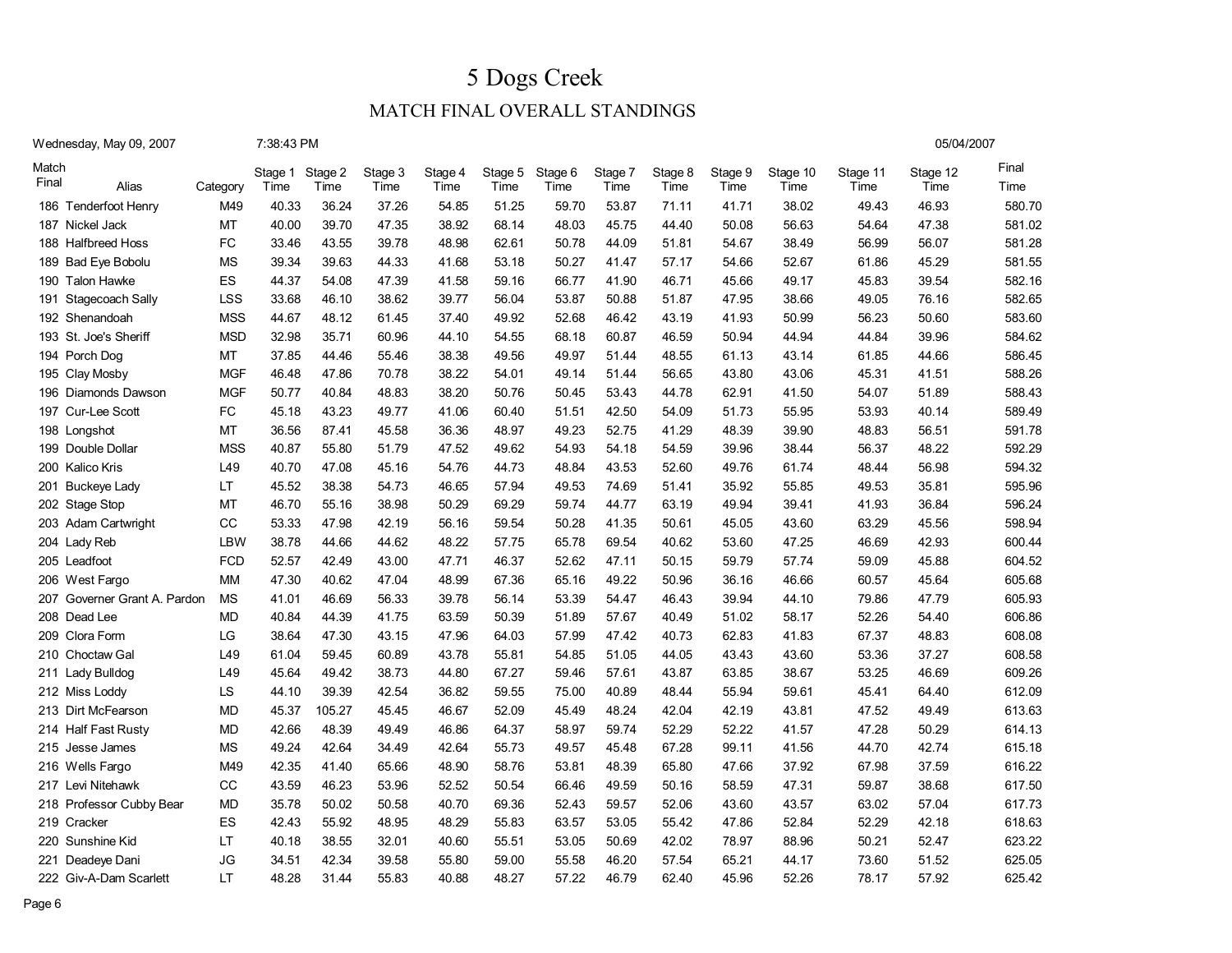05/04/2007

### MATCH FINAL OVERALL STANDINGS

#### Wednesday, May 09, 2007 7:38:43 PM

| Match<br>Final | Alias                     | Category   | Stage 1<br>Time | Stage 2<br>Time | Stage 3<br>Time | Stage 4<br>Time | Stage 5<br>Time | Stage 6<br>Time | Stage 7<br>Time | Stage 8<br>Time | Stage 9<br>Time | Stage 10<br>Time | Stage 11<br>Time | Stage 12<br>Time | Final<br>Time |
|----------------|---------------------------|------------|-----------------|-----------------|-----------------|-----------------|-----------------|-----------------|-----------------|-----------------|-----------------|------------------|------------------|------------------|---------------|
|                | 223 Dakota Roy            | <b>MM</b>  | 49.68           | 47.58           | 59.39           | 46.58           | 56.38           | 56.16           | 48.26           | 54.81           | 57.51           | 50.74            | 54.44            | 44.44            | 625.97        |
|                | 224 Cockeyed Slim         | <b>MD</b>  | 43.63           | 42.54           | 44.34           | 50.45           | 44.60           | 50.78           | 61.82           | 50.67           | 60.17           | 47.64            | 66.86            | 69.40            | 632.90        |
|                | 225 Ella Watson           | LG         | 43.72           | 59.48           | 52.68           | 39.34           | 74.30           | 58.37           | 68.55           | 43.54           | 55.24           | 46.77            | 47.87            | 43.60            | 633.46        |
|                | 226 Marshal Buck Savage   | <b>MD</b>  | 42.78           | 53.73           | 58.24           | 48.98           | 56.49           | 58.56           | 60.33           | 55.01           | 49.10           | 58.04            | 54.44            | 41.33            | 637.03        |
|                | 227 Outlaw Jim            | M49        | 45.13           | 59.09           | 34.48           | 42.09           | 60.08           | 70.30           | 56.08           | 61.06           | 50.57           | 49.19            | 54.33            | 55.05            | 637.45        |
|                | 228 Red River Road Agent  | <b>MD</b>  | 42.35           | 55.54           | 52.09           | 57.61           | 67.14           | 49.77           | 54.85           | 73.31           | 64.18           | 40.88            | 44.80            | 35.47            | 637.99        |
|                | 229 River City Bob        | ES         | 47.32           | 64.95           | 42.40           | 58.88           | 59.88           | 59.12           | 50.83           | 50.53           | 45.86           | 56.00            | 52.84            | 51.56            | 640.17        |
|                | 230 Jessie Lyn            | LD         | 43.59           | 48.88           | 67.86           | 53.61           | 57.74           | 58.05           | 54.82           | 56.52           | 50.99           | 45.31            | 51.42            | 51.82            | 640.61        |
|                | 231 Lead Nickel           | <b>FCD</b> | 56.23           | 41.64           | 39.88           | 54.12           | 61.20           | 72.61           | 51.57           | 45.05           | 47.36           | 58.95            | 55.03            | 57.50            | 641.14        |
|                | 232 Quick Silver Slim     | <b>FCD</b> | 38.41           | 44.64           | 73.70           | 48.94           | 62.43           | 53.72           | 47.35           | 63.47           | 46.84           | 48.19            | 63.05            | 52.95            | 643.69        |
|                | 233 Mustang Munoz         | MT         | 41.65           | 45.02           | 66.40           | 43.33           | 61.67           | 46.28           | 54.67           | 55.72           | 53.24           | 56.88            | 50.61            | 71.39            | 646.86        |
|                | 234 Bitterroot Valley Kid | MT         | 41.22           | 50.59           | 55.68           | 49.73           | 45.42           | 58.54           | 57.36           | 50.19           | 57.20           | 53.80            | 72.99            | 55.66            | 648.38        |
|                | 235 California Dutchman   | <b>MSS</b> | 40.35           | 64.15           | 50.84           | 49.41           | 77.72           | 83.73           | 43.00           | 46.97           | 40.21           | 44.65            | 47.55            | 60.49            | 649.07        |
|                | 236 Fiddletown Flash      | <b>MB</b>  | 42.98           | 61.46           | 46.78           | 48.17           | 58.54           | 79.15           | 51.69           | 56.31           | 57.19           | 41.23            | 59.72            | 46.12            | 649.34        |
|                | 237 Bangtail              | ES         | 35.78           | 63.37           | 54.09           | 44.28           | 66.68           | 61.66           | 51.00           | 52.56           | 46.90           | 40.99            | 68.25            | 64.46            | 650.02        |
|                | 238 Jackpot Jude          | LG         | 43.09           | 43.79           | 55.47           | 51.23           | 60.01           | 64.81           | 69.22           | 56.15           | 59.97           | 46.42            | 60.72            | 42.31            | 653.19        |
|                | 239 Fearless Floyd        | <b>MSS</b> | 43.58           | 68.71           | 44.75           | 49.13           | 54.08           | 53.23           | 65.53           | 47.01           | 55.45           | 44.32            | 54.69            | 72.95            | 653.43        |
|                | 240 Diamond Jay           | LBW        | 54.99           | 49.57           | 42.77           | 48.59           | 54.80           | 64.02           | 52.86           | 70.04           | 57.32           | 48.05            | 51.41            | 59.09            | 653.51        |
|                | 241 Moody Jim             | ES         | 48.70           | 47.42           | 45.82           | 54.62           | 58.63           | 81.75           | 72.39           | 49.14           | 47.69           | 48.72            | 52.39            | 46.53            | 653.80        |
|                | 242 Lacy Anne Leather     | LD         | 44.38           | 68.56           | 42.75           | 56.83           | 64.13           | 60.56           | 55.87           | 51.88           | 49.85           | 53.53            | 61.37            | 45.43            | 655.14        |
|                | 243 Mudhen Millie         | L49        | 44.48           | 54.12           | 47.93           | 47.20           | 52.49           | 70.77           | 56.22           | 55.14           | 56.77           | 49.04            | 72.97            | 51.04            | 658.17        |
|                | 244 Red Dog Don           | <b>ES</b>  | 43.89           | 43.98           | 51.25           | 45.00           | 61.90           | 67.70           | 65.68           | 60.66           | 54.75           | 62.77            | 55.39            | 48.71            | 661.68        |
|                | 245 Limpin' Leroy         | M49        | 46.58           | 46.62           | 51.90           | 56.79           | 79.85           | 58.16           | 63.90           | 44.19           | 50.23           | 60.57            | 60.90            | 47.15            | 666.84        |
|                | 246 Burly Bear Fred       | M49        | 55.08           | 51.96           | 35.35           | 55.87           | 64.85           | 60.49           | 59.16           | 61.07           | 51.74           | 54.75            | 61.52            | 55.32            | 667.16        |
|                | 247 Camp Cookie           | <b>MD</b>  | 49.52           | 48.77           | 49.57           | 50.36           | 55.33           | 68.10           | 60.14           | 45.42           | 50.96           | 75.05            | 61.84            | 52.58            | 667.64        |
|                | 248 Shorty James          | <b>MGF</b> | 57.38           | 58.40           | 45.80           | 60.78           | 73.39           | 70.08           | 51.94           | 60.30           | 46.96           | 42.29            | 56.84            | 45.23            | 669.39        |
|                | 249 Deadwood Fred         | <b>MS</b>  | 33.17           | 48.76           | 55.21           | 57.52           | 43.44           | 78.37           | 57.03           | 77.88           | 51.83           | 39.74            | 57.14            | 72.27            | 672.36        |
|                | 250 Starlight Belle       | L49        | 41.17           | 43.26           | 54.29           | 48.63           | 64.86           | 66.55           | 68.02           | 52.05           | 58.95           | 49.76            | 52.11            | 75.09            | 674.74        |
|                | 251 Coffee                | <b>FCD</b> | 58.05           | 67.23           | 53.62           | 75.45           | 65.39           | 60.73           | 45.49           | 45.92           | 56.07           | 34.81            | 46.95            | 65.56            | 675.27        |
|                | 252 Bull McFearson        | <b>MD</b>  | 52.85           | 71.94           | 43.68           | 45.39           | 64.19           | 62.41           | 59.64           | 57.20           | 47.03           | 57.14            | 61.28            | 52.56            | 675.31        |
|                | 253 B-Western             | MB         | 68.81           | 44.56           | 48.15           | 40.86           | 54.05           | 88.65           | 51.34           | 46.33           | 55.08           | 72.85            | 48.04            | 57.50            | 676.22        |
|                | 254 Saw-Yer Wood          | CC         | 36.51           | 48.64           | 59.17           | 69.37           | 66.86           | 49.80           | 49.46           | 50.94           | 84.69           | 56.11            | 58.56            | 51.75            | 681.86        |
|                | 255 Captain Jake Cutter   | CC         | 48.07           | 54.62           | 49.29           | 48.86           | 70.29           | 65.24           | 62.75           | 69.04           | 50.84           | 49.81            | 69.09            | 44.19            | 682.09        |
|                | 256 Gun Hawk              | CC         | 52.36           | 58.66           | 44.22           | 52.22           | 70.51           | 56.50           | 68.78           | 69.01           | 49.31           | 46.83            | 67.95            | 47.64            | 683.99        |
|                | 257 Gopher D. Gusto       | <b>MD</b>  | 52.02           | 59.17           | 57.27           | 45.82           | 56.66           | 71.18           | 60.30           | 49.20           | 64.61           | 58.12            | 54.66            | 56.23            | 685.24        |
|                | 258 El Alaran Del Norte   | M49        | 57.96           | 48.42           | 52.86           | 57.33           | 50.84           | 83.17           | 50.42           | 66.32           | 56.38           | 50.35            | 62.73            | 49.58            | 686.36        |
|                | 259 Left Eye Luke         | MT         | 78.71           | 72.06           | 57.49           | 52.07           | 56.98           | 54.44           | 45.54           | 64.40           | 51.59           | 48.25            | 50.79            | 56.91            | 689.23        |

Page 7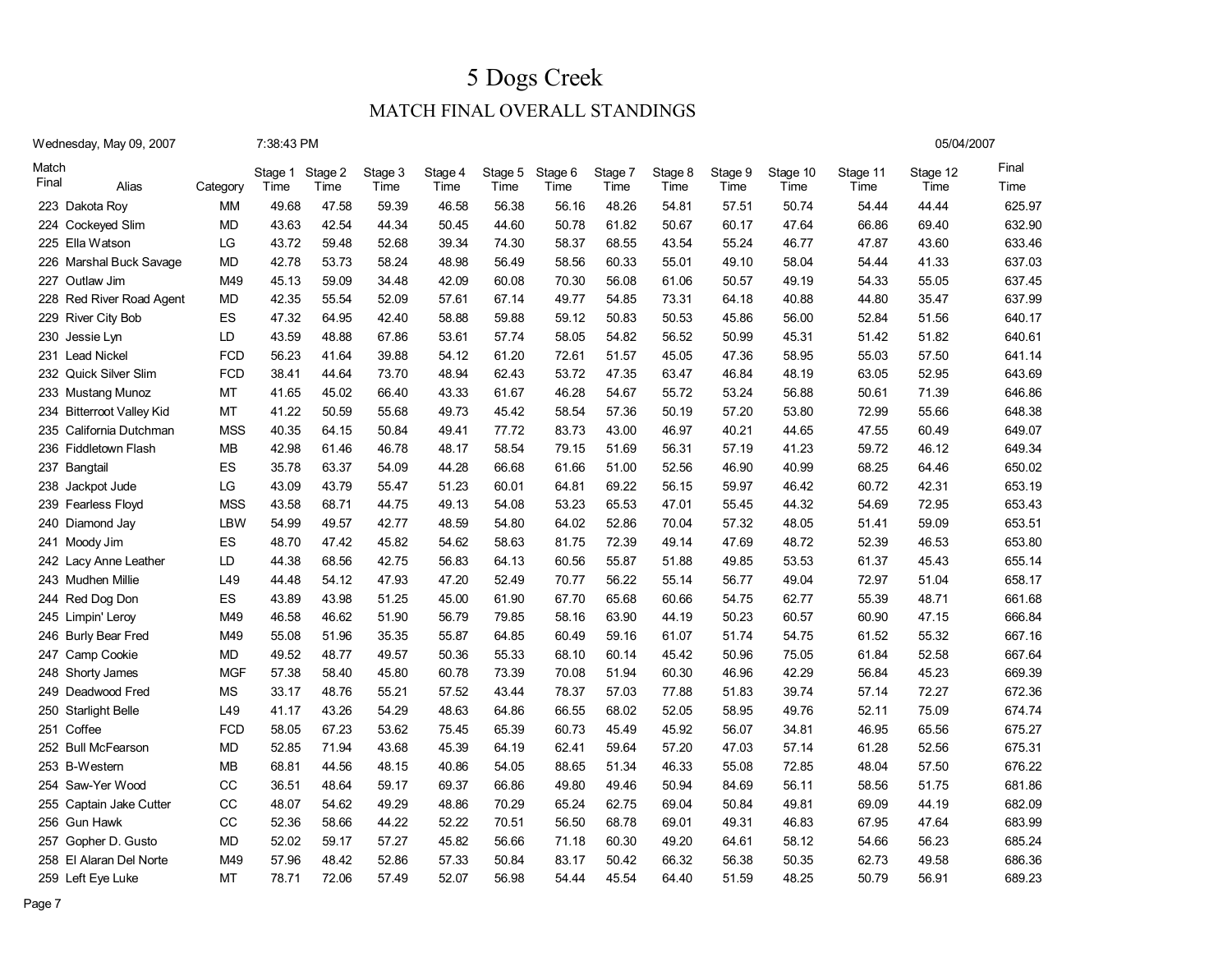05/04/2007

### MATCH FINAL OVERALL STANDINGS

Wednesday, May 09, 2007 7:38:43 PM

| Match<br>Final |                                  |                  | Stage 1        | Stage 2        | Stage 3        | Stage 4        | Stage 5        | Stage 6        | Stage 7        | Stage 8        | Stage 9        | Stage 10       | Stage 11       | Stage 12       | Final            |
|----------------|----------------------------------|------------------|----------------|----------------|----------------|----------------|----------------|----------------|----------------|----------------|----------------|----------------|----------------|----------------|------------------|
|                | Alias                            | Category         | Time           | Time           | Time           | Time           | Time           | Time           | Time           | Time           | Time           | Time           | Time           | Time           | Time             |
|                | 260 Cronus Walker                | M49              | 49.83          | 55.56<br>71.48 | 58.88<br>53.67 | 48.76<br>52.47 | 62.74          | 71.14<br>58.59 | 71.46<br>62.45 | 52.82<br>52.25 | 48.83<br>72.94 | 56.28<br>50.26 | 54.93<br>55.48 | 59.69<br>49.20 | 690.92<br>691.41 |
| 261            | Mad Dog Draper                   | MD               | 51.16          |                |                |                | 61.46          |                |                |                |                |                |                |                | 691.69           |
|                | 262 Lady Gambler                 | LT               | 55.69          | 52.62          | 51.95          | 42.93          | 46.76          | 57.09          | 48.95          | 73.41          | 65.49          | 56.44<br>55.32 | 64.71          | 75.65<br>49.75 | 692.81           |
|                | 263 Sterling Starr               | LG<br><b>LSS</b> | 56.91<br>46.35 | 54.55<br>50.32 | 64.72          | 65.43          | 60.17<br>65.86 | 59.86<br>75.56 | 60.55<br>50.03 | 52.80<br>57.54 | 51.70          |                | 61.05<br>75.86 |                | 694.37           |
| 264<br>265     | Medicine Woman Wiki<br>La Paloma | L49              | 56.48          | 47.97          | 43.91<br>39.62 | 43.36<br>55.46 | 51.34          | 67.14          | 63.87          | 54.74          | 60.23<br>51.41 | 64.92<br>57.84 | 84.56          | 60.43<br>66.02 | 696.45           |
| 266            | Bodie-601                        | CC               | 75.78          | 56.91          | 76.45          | 51.06          | 83.32          | 60.17          | 43.02          | 45.40          | 57.25          | 46.27          | 47.86          | 53.19          | 696.68           |
| 267            | Diamond Spike                    | <b>MS</b>        | 48.93          | 46.55          | 49.81          | 56.31          | 75.54          | 63.53          | 78.82          | 56.08          | 53.18          | 51.91          | 65.70          | 52.06          | 698.42           |
| 268            | Querida                          | L49              | 60.23          | 55.68          | 60.66          | 61.44          | 70.06          | 67.19          | 65.81          | 65.33          | 48.56          | 43.57          | 61.85          | 44.05          | 704.43           |
| 269            | Quick Draw Grandpa               | MT               | 53.37          | 52.98          | 51.28          | 62.49          | 49.78          | 68.48          | 52.12          | 59.01          | 60.70          | 62.99          | 72.63          | 58.81          | 704.64           |
|                | 270 Kid Broccoli                 | F.               | 53.54          | 51.04          | 43.19          | 52.31          | 66.05          | 58.22          | 60.36          | 67.73          | 66.51          | 71.55          | 57.12          | 57.65          | 705.27           |
| 271            | Rose N. D'Morn                   | L49              | 59.65          | 54.37          | 55.70          | 48.08          | 56.40          | 84.80          | 57.43          | 58.26          | 51.11          | 47.06          | 69.24          | 63.32          | 705.42           |
| 272            | <b>Chance McCall</b>             | CC               | 49.72          | 61.03          | 49.58          | 64.05          | 62.31          | 75.40          | 67.73          | 53.14          | 52.72          | 47.50          | 71.26          | 52.61          | 707.05           |
| 273            | Cowboy Earl                      | MD               | 45.77          | 77.44          | 63.81          | 57.01          | 51.61          | 90.83          | 44.49          | 51.80          | 41.15          | 74.38          | 61.77          | 47.18          | 707.24           |
| 274            | Captain Law                      | <b>MS</b>        | 48.26          | 58.06          | 46.46          | 49.95          | 78.03          | 63.16          | 59.26          | 59.40          | 56.28          | 48.70          | 77.19          | 65.42          | 710.17           |
| 275            | Ida Mistum                       | LD               | 56.76          | 70.56          | 55.39          | 50.01          | 55.35          | 59.94          | 74.08          | 57.52          | 58.63          | 47.40          | 66.41          | 62.41          | 714.46           |
| 276            | Coho Jack                        | MT               | 69.18          | 54.72          | 51.47          | 50.77          | 58.42          | 59.14          | 66.27          | 49.41          | 63.55          | 51.83          | 69.72          | 71.53          | 716.01           |
| 277            | Rio Bigg                         | <b>MGF</b>       | 44.99          | 39.57          | 56.65          | 51.32          | 76.17          | 66.80          | 51.75          | 110.39         | 46.10          | 53.68          | 72.72          | 46.17          | 716.31           |
|                | 278 Half Pint of Rum             | JB               | 52.03          | 43.71          | 81.54          | 44.84          | 68.62          | 80.61          | 50.05          | 51.97          | 63.31          | 58.15          | 73.61          | 50.10          | 718.54           |
| 279            | Rev. Barry M. Deep               | M49              | 44.05          | 65.05          | 39.66          | 45.21          | 54.10          | 65.57          | 74.69          | 62.25          | 57.37          | 45.17          | 63.30          | 103.58         | 720.00           |
| 280            | California Joe                   | <b>MGF</b>       | 44.59          | 93.66          | 56.28          | 67.72          | 55.90          | 53.10          | 55.09          | 57.75          | 46.17          | 57.63          | 78.05          | 55.64          | 721.58           |
| 281            | <b>Rum Runner</b>                | <b>MGF</b>       | 45.81          | 50.22          | 54.02          | 55.12          | 68.67          | 74.96          | 60.46          | 53.89          | 58.63          | 62.02          | 73.68          | 64.20          | 721.68           |
| 282            | <b>Tuolumne Tweed</b>            | FC               | 49.03          | 60.33          | 36.47          | 52.96          | 83.48          | 69.59          | 57.79          | 48.11          | 71.24          | 81.30          | 62.18          | 49.21          | 721.69           |
| 283            | Fightin' Frank Jackson           | <b>MGF</b>       | 57.48          | 61.17          | 57.21          | 55.35          | 62.82          | 66.35          | 61.34          | 62.54          | 63.05          | 62.42          | 62.26          | 52.24          | 724.23           |
| 284            | Ivory Jack McCloud               | <b>FCD</b>       | 58.05          | 62.63          | 51.99          | 64.74          | 63.84          | 91.54          | 59.86          | 62.08          | 54.80          | 55.67          | 50.47          | 48.92          | 724.59           |
| 285            | Snake River Slim                 | <b>MSD</b>       | 42.13          | 55.25          | 40.89          | 66.32          | 60.28          | 58.22          | 64.90          | 77.87          | 50.31          | 65.00          | 58.48          | 89.32          | 728.97           |
| 286            | Nasty Navarro                    | M49              | 51.30          | 62.28          | 47.99          | 56.06          | 64.91          | 74.90          | 63.31          | 57.10          | 61.18          | 57.60          | 79.27          | 53.36          | 729.26           |
| 287            | <b>Baldy Green</b>               | <b>MSD</b>       | 51.96          | 60.89          | 52.24          | 49.45          | 78.79          | 65.40          | 51.50          | 54.70          | 60.56          | 79.11          | 69.52          | 58.02          | 732.14           |
| 288            | Lizzie Marie                     | L49              | 51.18          | 53.86          | 49.02          | 54.56          | 87.45          | 75.67          | 55.93          | 51.40          | 51.06          | 72.65          | 82.38          | 49.28          | 734.44           |
| 289            | Cody Collee                      | L49              | 47.45          | 50.92          | 59.34          | 72.11          | 82.37          | 60.58          | 65.41          | 63.41          | 66.65          | 49.77          | 63.91          | 54.08          | 736.00           |
|                | 290 Bucolic Buffalo              | FC               | 62.98          | 51.60          | 54.42          | 59.53          | 81.31          | 79.29          | 61.91          | 73.41          | 54.74          | 46.33          | 55.39          | 55.72          | 736.63           |
| 291            | Mariposa Slim                    | ES               | 56.13          | 75.19          | 44.91          | 63.57          | 68.44          | 60.94          | 59.15          | 70.77          | 62.99          | 53.43          | 61.69          | 61.63          | 738.84           |
|                | 292 Hitch Hinsdale               | <b>MS</b>        | 63.88          | 68.51          | 56.90          | 57.01          | 87.57          | 63.77          | 51.39          | 54.28          | 59.14          | 51.29          | 72.69          | 52.47          | 738.90           |
| 293            | Pancho Prof                      | <b>ES</b>        | 45.51          | 53.38          | 53.54          | 45.62          | 79.77          | 64.84          | 88.76          | 76.71          | 67.74          | 51.46          | 59.43          | 52.92          | 739.68           |
| 294            | Tippecanoe                       | <b>MSS</b>       | 68.70          | 85.94          | 47.37          | 53.57          | 70.20          | 61.52          | 74.21          | 54.43          | 67.09          | 48.39          | 74.97          | 44.45          | 750.84           |
| 295            | <b>Bronco Cody</b>               | <b>MS</b>        | 57.70          | 57.20          | 46.84          | 52.83          | 86.97          | 78.94          | 65.68          | 58.23          | 69.82          | 47.82          | 72.30          | 59.51          | 753.84           |
| 296            | Rustypan Washburn                | F                | 42.61          | 58.26          | 59.24          | 51.10          | 73.25          | 78.91          | 74.44          | 61.45          | 87.57          | 54.50          | 60.55          | 55.64          | 757.52           |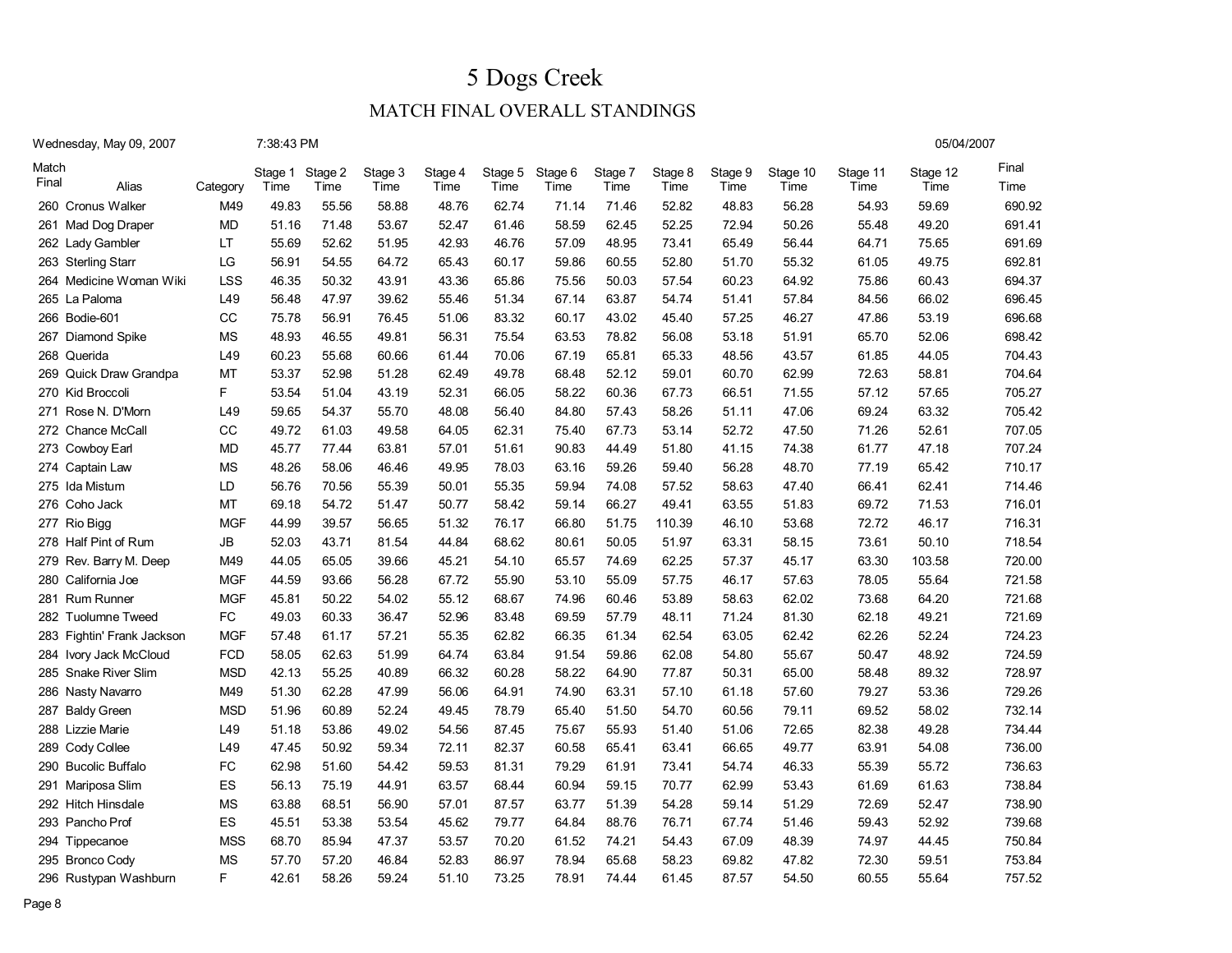05/04/2007

### MATCH FINAL OVERALL STANDINGS

#### Wednesday, May 09, 2007 7:38:43 PM

| Match<br>Final | Alias                    | Category   | Stage 1<br>Time | Stage 2<br>Time | Stage 3<br>Time | Stage 4<br>Time | Stage 5<br>Time | Stage 6<br>Time | Stage 7<br>Time | Stage 8<br>Time | Stage 9<br>Time | Stage 10<br>Time | Stage 11<br>Time | Stage 12<br>Time | Final<br>Time |
|----------------|--------------------------|------------|-----------------|-----------------|-----------------|-----------------|-----------------|-----------------|-----------------|-----------------|-----------------|------------------|------------------|------------------|---------------|
|                | 297 Springfield Slim     | <b>FCD</b> | 42.43           | 42.06           | 54.46           | 52.57           | 76.32           | 70.46           | 78.01           | 59.55           | 70.75           | 75.40            | 71.20            | 64.41            | 757.62        |
|                | 298 Susannah Sioux       | L49        | 48.17           | 72.56           | 42.84           | 57.88           | 66.32           | 97.92           | 80.30           | 58.85           | 59.11           | 58.64            | 67.36            | 47.85            | 757.80        |
|                | 299 Solomon Star         | <b>MSS</b> | 59.68           | 69.43           | 60.27           | 46.77           | 66.70           | 66.05           | 65.43           | 60.29           | 86.07           | 67.96            | 62.17            | 51.13            | 761.95        |
|                | 300 Little Sure Shot     | <b>LT</b>  | 54.12           | 58.01           | 49.95           | 43.78           | 89.20           | 65.79           | 84.34           | 66.82           | 62.34           | 70.98            | 55.79            | 63.50            | 764.62        |
|                | 301 Jailhouse Jim        | <b>FC</b>  | 47.18           | 70.92           | 56.36           | 52.54           | 80.17           | 82.20           | 53.72           | 77.62           | 49.09           | 59.40            | 78.35            | 57.80            | 765.35        |
|                | 302 Cameo Kate           | <b>LT</b>  | 55.87           | 62.26           | 46.12           | 77.64           | 65.47           | 80.86           | 84.11           | 63.73           | 61.08           | 50.54            | 62.80            | 64.57            | 775.05        |
|                | 303 Preacher Joe         | ES         | 47.43           | 47.82           | 47.45           | 53.19           | 82.49           | 64.58           | 77.95           | 90.61           | 59.72           | 68.08            | 77.15            | 59.40            | 775.87        |
|                | 304 Lucky Wheeler        | LS         | 51.28           | 53.61           | 70.84           | 79.10           | 79.50           | 74.14           | 71.94           | 55.08           | 67.73           | 52.79            | 71.19            | 52.53            | 779.73        |
|                | 305 Eve Nenjoy           | L49        | 64.15           | 61.64           | 44.57           | 42.87           | 74.87           | 70.46           | 83.69           | 55.26           | 57.63           | 59.62            | 100.63           | 74.03            | 789.42        |
|                | 306 Missy Mae Miss       | LT         | 59.09           | 56.23           | 58.74           | 63.37           | 69.09           | 70.24           | 73.18           | 72.39           | 72.04           | 72.23            | 57.56            | 72.25            | 796.41        |
|                | 307 Goode Bascomb        | LS         | 68.60           | 54.70           | 65.39           | 49.70           | 63.62           | 81.25           | 83.87           | 72.93           | 67.32           | 50.38            | 79.53            | 72.44            | 809.73        |
|                | 308 Rev Colton Cross     | CC         | 57.78           | 67.94           | 102.46          | 55.49           | 72.35           | 75.41           | 59.84           | 93.59           | 66.41           | 47.10            | 73.69            | 55.52            | 827.58        |
|                | 309 Bank Robbin Robin    | LD         | 52.98           | 92.09           | 50.28           | 66.84           | 82.64           | 74.52           | 63.55           | 64.91           | 68.06           | 67.44            | 73.01            | 78.27            | 834.59        |
|                | 310 Texas Yellow Rose    | LM         | 57.78           | 62.95           | 71.90           | 53.80           | 79.26           | 106.05          | 75.54           | 56.81           | 74.87           | 73.99            | 68.93            | 60.80            | 842.68        |
|                | 311 Never-Metta-Stranger | <b>LM</b>  | 61.07           | 59.42           | 76.82           | 75.03           | 76.16           | 102.58          | 63.07           | 54.19           | 65.60           | 79.04            | 66.13            | 63.66            | 842.77        |
|                | 312 Cruzan Confusion     | LS         | 62.87           | 56.34           | 90.54           | 60.26           | 62.50           | 81.82           | 88.77           | 92.70           | 68.00           | 64.91            | 76.57            | 69.90            | 875.18        |
|                | 313 Deacon Doug          | CC         | 56.67           | 76.29           | 51.26           | 62.09           | 70.07           | 71.41           | 58.72           | 76.83           | 150.96          | 65.76            | 74.60            | 65.06            | 879.72        |
|                | 314 Ozark Lawdog         | MT         | 64.85           | 78.53           | 77.92           | 60.68           | 81.21           | 77.54           | 62.29           | 90.77           | 72.95           | 47.76            | 102.97           | 63.73            | 881.20        |
|                | 315 Shoshone Jack        | <b>FC</b>  | 68.98           | 58.19           | 66.80           | 74.33           | 81.72           | 101.55          | 71.96           | 79.93           | 61.22           | 73.27            | 75.81            | 71.93            | 885.69        |
|                | 316 Conejo Karen         | LT         | 67.37           | 78.31           | 65.08           | 78.43           | 113.90          | 69.01           | 72.72           | 67.97           | 74.76           | 66.18            | 64.48            | 70.67            | 888.88        |
|                | 317 Southpaw             | <b>FCD</b> | 72.32           | 96.07           | 62.51           | 74.74           | 86.87           | 73.30           | 71.07           | 61.78           | 64.09           | 64.13            | 97.53            | 70.45            | 894.86        |
|                | 318 Turquoise Duchess    | L49        | 67.78           | 85.95           | 71.35           | 78.33           | 58.03           | 80.54           | 87.79           | 72.33           | 61.08           | 96.89            | 76.37            | 59.06            | 895.50        |
|                | 319 Peso Bill            | <b>MB</b>  | 96.36           | 58.03           | 58.59           | 72.35           | 77.92           | 68.58           | 68.89           | 52.89           | 72.93           | 106.99           | 99.06            | 69.91            | 902.50        |
|                | 320 Bad News Betsy       | LS         | 150.00          | 62.16           | 56.07           | 63.13           | 60.71           | 77.68           | 80.29           | 62.87           | 74.51           | 67.51            | 88.15            | 65.31            | 908.39        |
|                | 321 Palindrome           | <b>MGF</b> | 67.44           | 54.38           | 61.63           | 69.59           | 73.61           | 71.99           | 72.56           | 70.99           | 99.08           | 81.32            | 109.27           | 79.92            | 911.78        |
|                | 322 Harry Morse          | <b>MS</b>  | 73.58           | 72.64           | 51.85           | 59.36           | 76.64           | 105.09          | 87.71           | 97.58           | 63.92           | 60.88            | 89.66            | 88.27            | 927.18        |
|                | 323 Youngblood           | MT         | 59.49           | 64.00           | 96.49           | 89.14           | 88.53           | 104.36          | 72.63           | 86.22           | 67.89           | 70.43            | 76.40            | 52.58            | 928.16        |
|                | 324 Allen Street Rose    | LM         | 60.47           | 66.86           | 58.18           | 71.49           | 82.02           | 107.77          | 100.47          | 78.25           | 77.05           | 79.14            | 92.00            | 64.29            | 937.99        |
|                | 325 Lady Andertrump      | L49        | 65.86           | 82.67           | 76.59           | 80.59           | 91.11           | 74.77           | 91.57           | 73.71           | 59.18           | 65.15            | 106.79           | 70.06            | 938.05        |
|                | 326 Howdy Doody          | F          | 86.90           | 89.67           | 80.34           | 52.82           | 86.51           | 79.79           | 104.00          | 82.98           | 68.26           | 65.67            | 80.23            | 67.58            | 944.75        |
|                | 327 Filthy Lucre         | <b>FCD</b> | 74.07           | 69.48           | 44.67           | 66.92           | 102.41          | 75.01           | 68.09           | 77.39           | 84.38           | 87.78            | 151.97           | 53.70            | 955.87        |
|                | 328 Pie Crust            | LBW        | 69.73           | 98.56           | 69.76           | 62.42           | 70.60           | 83.22           | 94.17           | 80.67           | 78.79           | 91.79            | 85.09            | 84.54            | 969.34        |
|                | 329 Brite Eyes Bev       | FC         | 59.24           | 74.30           | 66.97           | 71.35           | 104.24          | 81.39           | 96.56           | 76.67           | 98.59           | 83.73            | 89.56            | 87.03            | 989.63        |
|                | 330 San Joaquin Red      | <b>MS</b>  | 76.07           | 79.06           | 71.98           | 74.06           | 102.92          | 95.43           | 84.57           | 74.20           | 79.84           | 81.78            | 91.03            | 80.10            | 991.04        |
|                | 331 Curly Red            | <b>MSS</b> | 89.69           | 84.61           | 62.61           | 60.21           | 76.17           | 91.81           | 75.21           | 111.28          | 82.26           | 70.73            | 106.13           | 105.36           | 1,016.07      |
|                | 332 Captain Crunch       | <b>MS</b>  | 66.47           | 88.52           | 73.77           | 71.44           | 110.32          | 112.41          | 69.40           | 98.24           | 85.55           | 88.94            | 93.98            | 65.33            | 1,024.37      |
|                | 333 M C Ryder            | F          | 75.76           | 86.50           | 71.83           | 97.36           | 104.84          | 66.08           | 64.67           | 63.68           | 89.64           | 76.81            | 137.38           | 108.72           | 1,043.27      |

Page 9